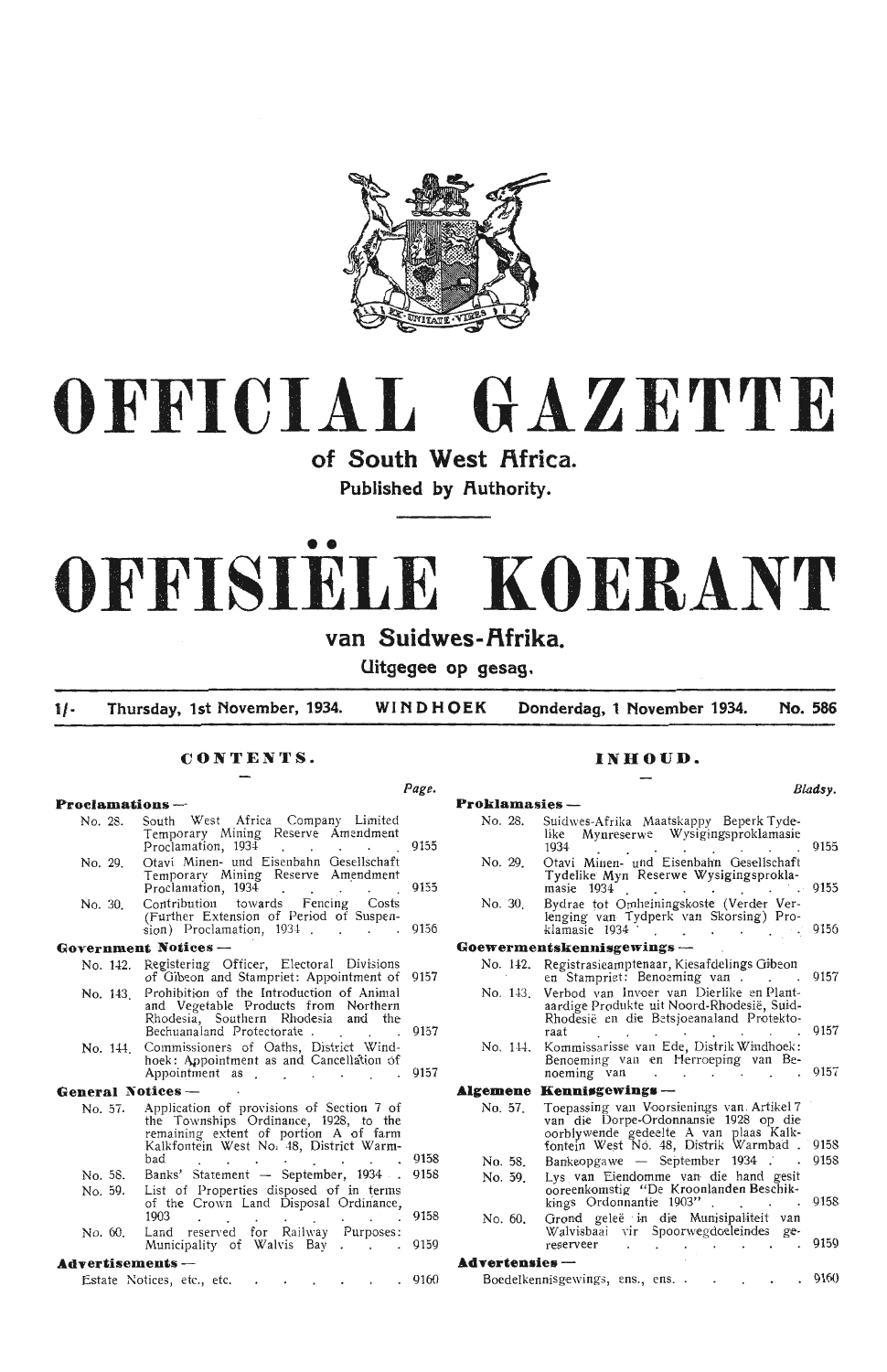### **PROCLAMATIONS**

### By HIS HONOUR DAVID GIDEON CONRADIE, ADMINISTRATOR OF SOUTH WEST AFRICA

### No. 28 of 1934.]

WHEREAS it is expedient further to amend Proclamation of the Administrator of South West Africa dated the seventeenth day of November, 1920, and entitled the South West Africa Company Limited Temporary Mining Reserve<br>Proclamation, 1920;

NOW THEREFORE, under and by virtue of the powers<br>ae vested. I do hereby proclaim, declare and make known in me vested, I do hereby proclaim, declare and make as follows:-

1. Section *one* of the South West Africa Company Limited Temporary Mining Reserve Proclamation, 1920 (Pro-<br>clamation No. 62 of 1920), as amended by the South West Africa Company Limited Temporary Mining Reserve Amend-ment Proclamation, 1921 (Proclamation No. 20 of 1921 ), the South West Africa Company Limited Temporary Mining Reserve Further Amendment Proclamation, 1923 (Pro-<br>clamation No. 32 of 1923), the South West Africa Company Limited Temporary Mining Reserve Amendment Proclamation, 1925 (Proclamation No. 22 of 1925), the South West Africa Company Limited Temporary Mining Reserve Amend-<br>ment Proclamation, 1926 (Proclamation No. 14 of 1926), and as further amended by the South West Africa Company Limited Temporary Mining Reserve Amendment Proclama-<br>tion, 1931 (Proclamation No. 57 of 1931), is hereby further amended by the deletion of the words "fourteen years" occur-<br>ring therein and the substitution therefor of the words "sixteen years"; provided that in case of any prospecting claim pegged within the period 17th November, 1934, to 16th November, 1936 (both dates inclusive), fees in respect thereof shall be due and payable as from the 17th November, 1934;<br>provided further that the operation of the provisions of the Ordinance of the Imperial Chancellor relating to the levy of a tax on special mining rights in the German South West African Protectorate, of the 10th April, 1913, is hereby expressly excluded as regards the rights conceded under this Proclamation.

2. This Proclamation may be cited .for all purposes as the "South West Africa Company Limited Temporary Mining Reserve Amendment Proclamation, 1934", and shall be read as one with the South West Africa Company Limited Temporary Mining Reserve Proclamation, 1920 (Proclama- tion No. 62 of 1920), amended . as set forth in s:cction *o.:ze*  hereof.

### OOD SAVE THE KING.

Given under my hand and seal at Windhoek this 22nd day of October, 1934.

### D. 0. CONRADIE,

*Administrator.* 

### No. 29 of 1934.]

WHEREAS it is expedient further to amend Proclamation of the Administrator of South West Africa dated the seventeenth day of November, 1920, and entitled the "Otavi Minen- und Eisenbahn-Gesellschaft Temporary Mining Re-<br>-serve Proclamation, 1920'';

NOW THEREFORE, under and by virtue of the powers in me vested, I do hereby proclaim, declare and make known as follows:—

Section one of the "Otavi Minen- und Eisenbahn Gesellschaft Temporary Mining Reserve Proclamation, 1920"<br>(Proclamation No. 61 of 1920), as amended by the "Otavi Minen- und Eisenbah'n Oesellschaft - Temporary Mining Re- serve Amendment Proclamation, 1921" (Proclamation No. 39 of 1921), the "Otavi Minen- und Eisenbahn Gesellschaft Temporary Mining Reserve Further Amendment Proclamation, 1923" (Proclamation No. 39 of 1923), the "Otavi Minen-

### **PROKLAMASIES**

### **VAN** SY EDELE DAVID GIDEON CONRADIE, ADMINISTRATEUR VAN SUIDWES-AFRIKA.

No. 28 van 1934.]

NADEMAAL dit wenslik is om die Proklamasie van<br>die Administrateur van Suidwes-Afrika van die sewentiende dag van November, 1920, getitel "De Zuid-West Afrika Kompanjie Beperkt Tydelike Myn Reserve Proklamatie 1920'',<br>verder te wysig;

SO IS DIT dat ek, ingevolge en kragtens die bevoegd-<br>heid my verleen, hierby proklameer, verklaar en bekend maak,<br>as volg:-

1. Artikel *een* van "De Zuid-West Afrika Kompanjie<br>Beperkt Tydelike Myn Reserve Proklamatie 1920" (Prokla-<br>masie No. 62 van 1920), soos gewysig by "De Zuid-West Afrika Kompanjie Beperkt Tydelike Myn Reserve Wyzigings Proklamatie 1921" (Proklamasie No. 20 van 1921), "De Luid-West Afrika Maatskappy Beperkt Tydelike Myn Reserve Verdere Wyzigings Proklamatic 1923" (Proklamasie No. 32 van<br>1923), soos gewysig by "De Zuid-West Afrika Kompanjie<br>Beperkt Tydelike Myn Reserve Proklamatie 1925" (Proklamasie No. 22 van 1925), die Suidwes-Afrika Maatskappy Bep Tydelike Myn Reserwe Wysigings Proklamasie 1926 (Proklamasie No. 14 van 1926), en soos verder gewysig by die<br>Suidwes-Afrika Maatskappy Beperk Tydelike Myn Reserwe<br>Wysigings Proklamasie 1931 (Proklamasie No. 57 van 1931), word hiermee verder gewysig deur die skrapping van die<br>woorde "veertien jare" wat daarin voorkom en die ver-<br>vanging daarvan deur die woorde "sestien jare"; met dien verstande dat ingeval enige prospekteer-kleim afgesteek is binne die tydperk van 17 November 1934 tot 16 November 1936, (beide datums ingeslote), fooie in verband daarmee<br>skuldig en betaalbaar sal wees vanaf die 17de November 1934; met dien verstande verder dat, wat die regte toegestaan onder hierdie Proklamasie betref, die werking van die bepalings van die Ordonnansie van die Keiserlike Kanselier van die 10de April 1913, aangaande die heffing van 'n belasting op spesiale mynregte in die Duits Suidwes-Afrikaanse Protektoraat, hierdeur uitdruklik uitgesluit word.

2. Hierdie Proklamasie kan vir alle doeleindes aangehaal word as die "Suidwes-Afrika Maatskappy Beperk Tydelike<br>Mynreserwe Wysigingsproklamasie 1934", en sal as een gelees<br>word met "De Zuid-West Afrika Kompanjie Beperkt Tydelike Myn Reserve Wyzigings Proklämatie 1920", gewysig<br>soos uiteengesit in Artikel *een* hiervan.

### 000 BEHOEDE DIE KONING.

Oegee onder my hand en see! te Windhoek op hierdie 22ste dag van Oktober 1934.

> D. 0. CONRADIE, *Administrateur.*

### No. 29 van 1934.]

NADEMAAL dit wenslik is om die Proklamasie van die Administrateur van Suidwes-Afrika van die sewentiende dag van November 1920, getitel die "Otavi Minen- und Eisenbahn Gesellschaft Tydelike Myn Reserve Proklamatie 1920", verder te wysig;

SO IS DIT dat ek, ingevolge en kragtens die bevoegdheid my verleen, hierby proklameer, verklaar en bekend maak, as volg:—

1. Artikel *een* van die "Otavi Minen- und Eisenbahn Gesellschaft Tydelike Myn Reserve Proklamatie 1920", (Pro-<br>indianasie No. 61 van 1920), soos gewysig by die "Otavi Minen- und Eisenbahn Oesellschaft Tydelike Myn Reserve<br>Wyziging Proklamatie 1921'', (Proklamasie No. 39 van 1921),<br>die •"Otavi Minen- und Eisenbahn-Oesellschaft Tydelike Myn Reserve Proklamatie Verdere Wyzigingsproklamatie 1923", (Proklamasie No. 39 van 1923), soos gewysig by die "Otavi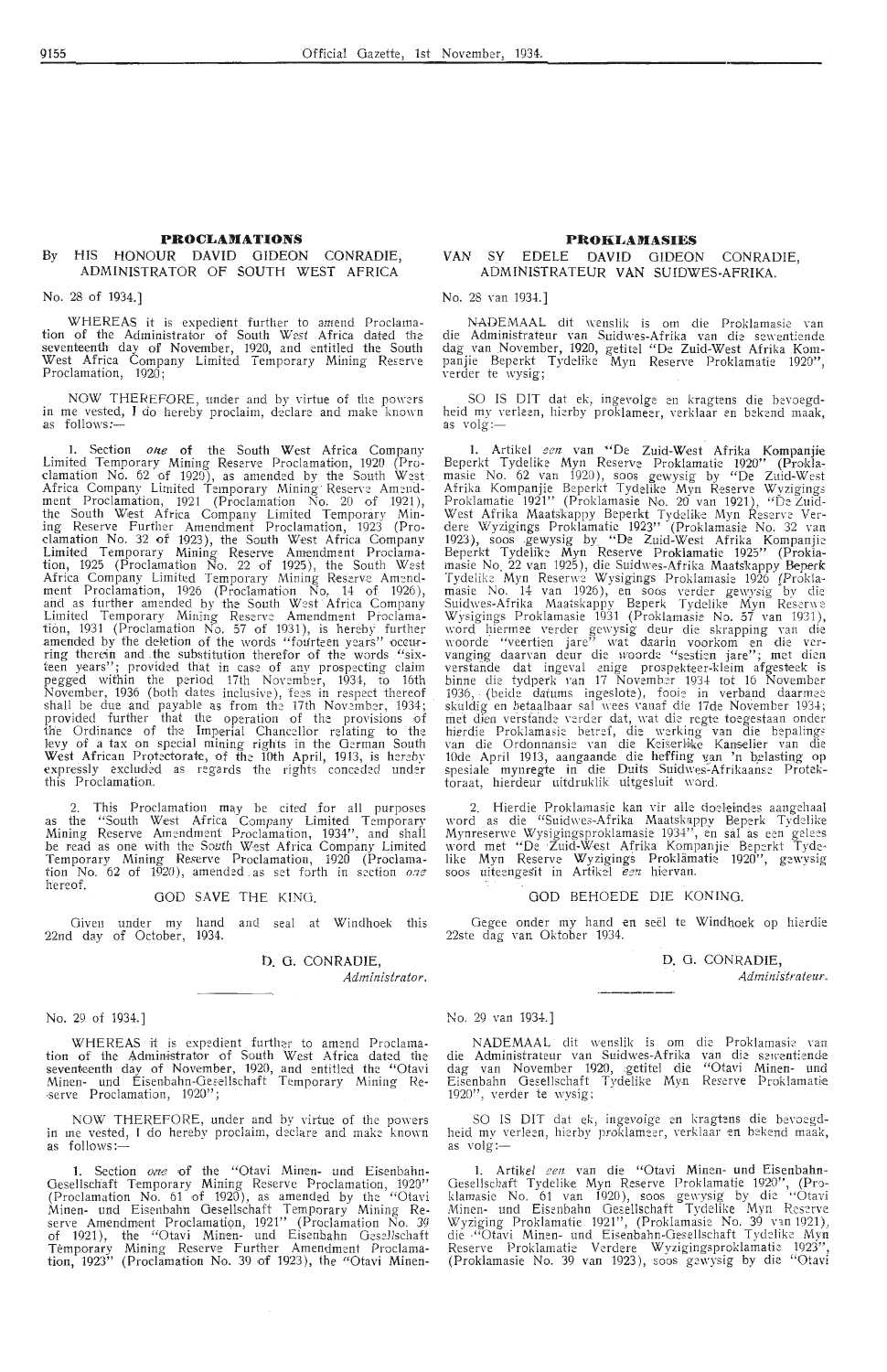und Eisenbahn Gesellschaft Temporary Mining Reserve Amend-<br>ment Proclamation, 1925''( Proclamation No. 21 of 1925), the "Otavi Minen- und Eisenbahn Gesellschaft Temporary Mining Reserve Amendment Proclamation, 1926'' (Proclamation No. 15 of 1926 ), and as further amended by the "Otavi Minen- und Eisenbahn Gesellschaft Temporary Mining Reserve Amendment<br>Proclamation, 1931'' (Proclamation No. 56 of 1931), is hereby further amended by the deletion of the words "fourteen years" occurring therein and the substitution therefor of the words "sixteen years''; provided that in case of any prospecting claim pegged within the period \_17th November, 1934, to 16th November, 1936 (both dates inclusive), fees in respect thereof shall be due and payable as from the 17th November, 1934; provided further that the operation of the provisions of the Ordinance of the Imperial Chancellor relating to the levy of a tax on special mining rights in the German South<br>West African Protectorate, of the 10th April, 1913, is hereby expressly excluded as regards the rights conceded under<br>this Proclamation.

2. This Proclamation may be cited for all purposes as the "Otavi Minen- und Eisenbahn Gesellschaft Temporary Mining Reserve Amendment Proclamation, 1934", and shall be read as one with the "Otavi Minen- und Eisenbahn Gesellschaft Temporary Mining Reserve Proclamation, 1920''<br>(Proclamation No. 61 of 1920), amended as set forth in Section *one* hereof.

### GOD SAVE THE KING.

Given under my hand and seal at Windhoek this 22na day of October, 1934.

> D. G. CONRADIE, *Admiaistrator.*

### No. 30 of 1934.]

WHEREAS it is expedient further to extend the period of suspension, in certain cases, of the right of owners of holdings to compel owners of adjoining holdings to contribute towards the cost of fences separating the former from the<br>latter holdings;

NOW THEREFORE, under and by virtue of the powers in me vested, I do hereby proclaim, declare and make known<br>as follows:—

1. Section *two* of the Contribution towards Fencing Costs (Suspension) Proclamation, 1930 (Proclamation No. 20 of 1930), as amended by the Contribution towards Fencing Costs (Extension of Period of Suspension) Proclamation, 1931 (Proclamation !\o. 17 of 1931), as further amended by the Contribution towards Fencing Costs, (Further Extension of Period of Suspension) Proclamation, 1932 (Proclamation No. 16 of 1932), as further amended by the Contribution towards Fencing Costs (Further Extension of Period of Suspension) Proclamation, 1933 (Proclamation No. 22 of 1933), is hereby further amended by the deletion of the figures "1934" occurring therein, and the substitution therefor of the figures "1935".

2. This Proclamation may be cited as the Contribution towards Fencing Costs (Further Extension of Period of Suspension) Proclamation, 1934.

### GOD SAVE THE KING.

Given under my hand and seal at Windhoek this 23rd day of October, 1934.

> D. G. CONRADIE, Administrator.

Minen- und Eisenbahn-Gesellschaft Tydelike Myn Reserve Wyzigings-Proklamatie 1925", (Proklamasie No. 21 van 1925 ), die "Otavi Minen- und Eisenbahn-Oesellschaft Tydelbke Myn Reserve Wyzigings Proklamatie 1926'', (Proklamasie No. 15<br>van 1926), en soos verder gewysig by die "Otavi Minen- und Eisenbahn Gesellschaft Tydelike Myn Reserve Wysigings Proklamasie 1931 (Proklamasie No. 56 van 1931),<br>word hiermee verder gewysig deur die skrapping van die woorde "veertien jare" wat daarin voorkom en die vervanging daarvan deur die woorde "sestien jare"; met dien verstande dat ingeval enige prospekteer-kleim afgesteek is: binne die tydperk van 17 November 1934 tot 16 November 1936, (beide datums ingeslote), fooie in verband daarmee skuldig en betaalbaar sal wees vanaf die 17de November 1934; met dien verstande verder dat, wat die regte toegestaan onder hierdie Proklamasie betref, die werking van die bepalings van die Ordonnansie van die Keiserlike Kanselier van die 10de April 1913, aangaande die heffing van 'n belasting op spesiale mynregte in die Duits Suidwes-Afrikaanse Protektoraat, hierdeur uitdruklik uitgesluit word.

2. Hierdie Proklamasie kan vir alle doeleindes aangehaal word as die "Otavi Minen- und Eisenbahn-Gesellschaft Tydelike Myn Reserwe Wysigingsproklamasie 1934", en sal as een gelees word met die "Otavi Minen- und Eisenbahn-Gesellschaft Tydelike Myn Reserve Proklamatie 1920", gewysig soos uiteengesit in Artikel *een* hiervan.

### GOD BEHOEDE DIE KONING.

Gegee onder my . hand · en seel · te Windhoek op hierdie 22ste dag van Oktober 1934.

> D. G. CONRADIE, *Administrateur.*

### No. 30 van 1934.]

NADEMAAL dit wenslik is om die tydperk van skorsing, in sekere gevalle, van die reg van eienaars van besittings<br>te verleng om eienaars van aangrensende besittings te dwing<br>om by te dra tot die koste van omheinings wat die eersgenoemde van die laasgenoemde besittings skei;

SO IS DIT dat ek, ingevolge en kragtens die bevoegdheid my verleen, hierby proklameer, verklaar en bekend maak, as volg:-

1. Artikel twee van die Bydrae tot Omheiningskoste (Skorsing) Proklamasie 1930 (Proklamasie No. 20 van 1930), soos gewysig by die Bydrae tot Omheiningskoste (Verlenging van Tydperk van Skorsing) Proklamasje 1931 (Proklamasie No. 17 van 1931), soos verder gewysig by die Bydrae tot Omheiningskoste (Verder Verlenging van Tydperk van Skorsing) Proklamasie 1932 (Proklamasie No. 16 van 1932), soos verder gewysig by die Bydrae tot Omheiningskoste (Verder Verlenging van Tydperk van Skorsing) Proklamasie 1933 (Proklamasie No. 22 van 1933), word hierby verder gewysig deur skrapping van die syfers "1934" wat daarin voorkom en die vervanging daarvan deur die syfers "1935".

2. Hierdie Proklamasie kan aangehaal word as die Bydrae tot Omheiningskoste (Verder Verlenging van Tydperk van Skorsing) Proklamasie 1934.

### GOD BEHOEDE DIE KONING.

Gegee onder my hand en seël te Windhoek op hierdie 23ste dag van Qktober 1934.

### D. G. CONRADIE, *Administrateur.*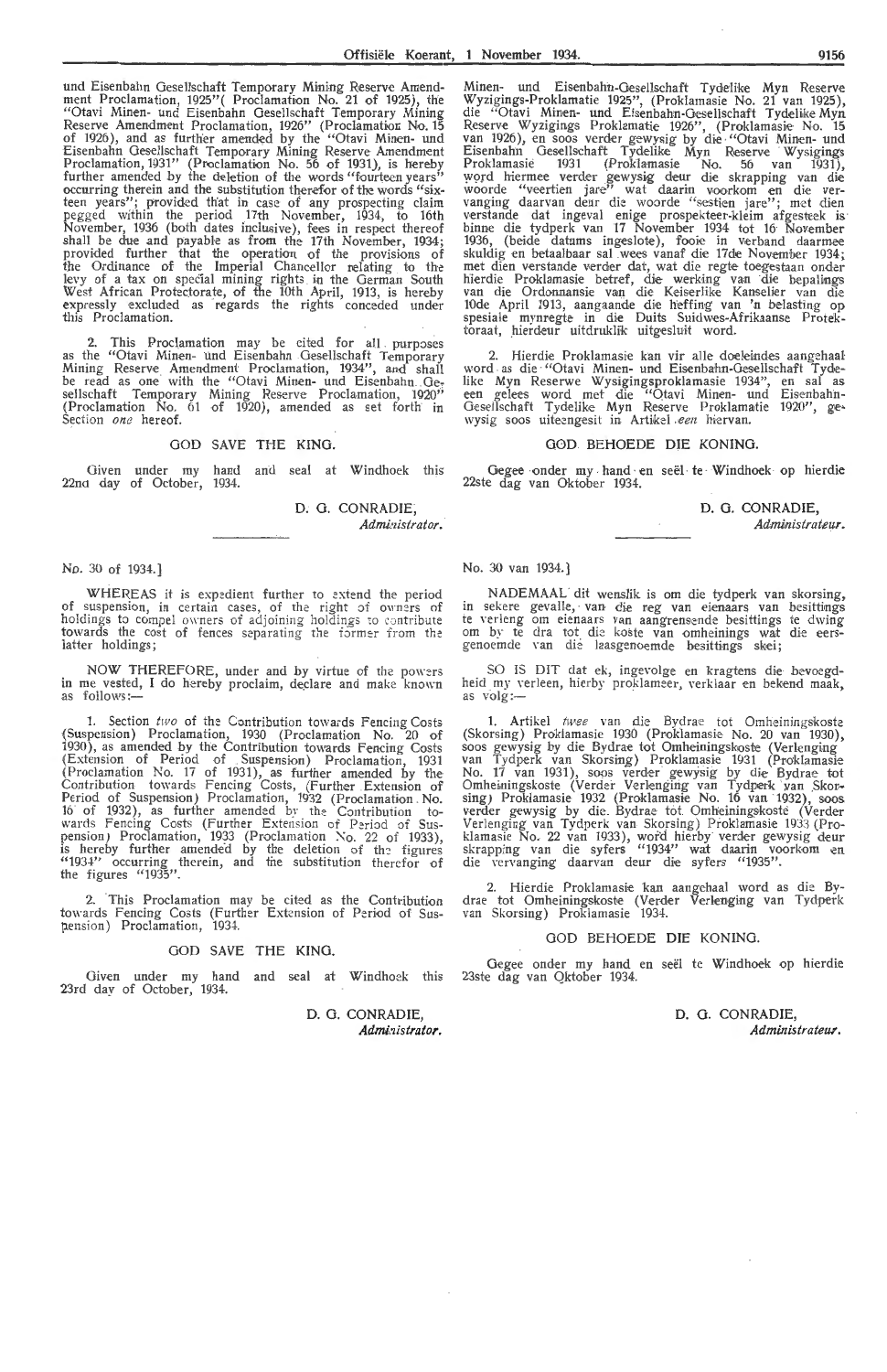## **Government Notices.**

The following Government Notices are published for general information.

> F. P. COURTNEY CLARKE, Secretary for Squth West Africa.

Administrator's Office, **Windhoek,** 

No. 142.] [20th October, 1934. No. 142.] [20 Oktober 1934.

The Administrator has been pleased, in terms of paragraph *three* of the Schedule to the South West Africa Constitution Act, 1925 (Act No. 42 of 1925), to approve of the appointment of CORNELIUS JACOBUS HUMAN as Registering Offioer for the Electoral Divisions of Oibeon and Stampriet, vice W. O. H. Menge, absent on leave, with effect from the 5th November, 1934, to the 30th November, 1934.

No. 143.] **[24th October, 1934.** No. 143.] **[24th October 1934.** No. 143.] **[24 Oktober 1934.** 

The Administrator has been pleased, under and by virtue of the powers in him vested by Section *twenty-three* of the Diseases of Stock Proclamation, 1920 (Proclamation No. 28 of 1920), to make the following regulation:-

PROHIBITION OF INTRODUCTION OF ANIMAL AND VEGETABLE PRODUCTS FROM NORTHERN RHODESIA, SOUTHERN RHODESIA AND THE BECHUANALAND PROTECTORATE.

(1) The introduction into this Territory from Northern Rhodesia, Southern Rhodesia and the Bechuanaland Protectorate ot all animal products, including hides, skins, horns, hoofs, wool, hair, feathers, milk, cream, blood, meat, manure; also all vegetable products, including grass, grass hay, straw, lucerne, mealies, mealie stalks and cobs, kaffir corn and stalks, is prohibited except by special permission of the Senior Veterinary pro.<br>Officer.

(2) Government Notice No. 14 of the 29th January, 1934, is hereby repealed.

**No.** 144.] [24th October, 193!. No. 144.] [ 24 Oktober 1934.

Area of Jurisdiction.

The Administrator has been pleased to approve of the

Coenraad Daniel Spamer

District of Windhoek.

2. CANCELLATION OF APPOINTMENT AS COMMISSIONER OF OATHS.

Victor Muller Payne Leibbrandt District of Windhoek.

Die volgende Ooewermentskennisgewings word vir alge- mene informasie gepubliseer.

**Goewermentskennisgewings~** 

F. P. COURTNEY CLARKE,

*Sekretaris vir Suidwes-Afrika.* 

Kantoor van die Administrateur, **Windhoek.** 

REGISTERING OFFICER: ELECTORAL DIVISIONS OF REGISTRASIEAMPTENAAR, KIESAFDELINGS GIBEON GIBEON GUNE GIBEON GIBEON REGISTRASIEAMPTENAAR, KIESAFDELINGS EN STAMPRIET: BENOEMING VAN.

> Dit het die Administrateur behaag om, ooreenkomstig die bepalings van paragraaf drie van die Bylae tot "De Zuidwest-Afrika Konstitutie Wet, 1925" (Wet No. 42 van 1925), die aanstelling van CORNELIUS JACOBUS HUMAN<br>as Registrasieamptenaar vir die Kiesafdelings Gibeon en Stampriet; in die plek van W. O. H. Menge, wat op verlof is, vanaf 5 November 1934 tot 30 November 1934, goed te keur

Dit het die Administrateur behaag om die volgende regulasie ingevolge en kragtens die bevoegdheid hom verleen by artikel *drie-en-twintig* van "De Veeziekten Proklamatie 1920<sup>3</sup>"<br>(Proklamasie No. 28 van 1920) vas te stel:—

VERBOD VAN INVOER VAN DIERLIKE EN PLANT-AARDIGE PRODUKTE UIT NOORD-RHODESIË, SUID-RHODESIË EN DIE BETSJOEANALAND PRO-TEKTORAAT.

( 1) Die invoering van alle dierlike produkte, insluitende huide, velle, horings, hoewe, wol. haar. vere, melk, room,<br>bloed, vleis en mis, sowel as alle plantaardige produkte in-<br>sluitende gras, grashooi, strooi, lusernhooi, mielies, mieliestronke en mieliekoppe, kafferkoring en stronke uit Noord-Rhodesië, Suid-Rhodesië en die Betsjoeanaland Protektoraat in hierdie Gebied is belet tensy spesiale verlof daartoe van die Hoofveearts verkry is.

(2) Goewermentskennisgewing No. 14 van 29 Januarie 1934 word hierby herroep.

The Administrator has been pleased to approve of the Dit het die Administrateur behaag om die volgende goed.<br>
te keur:--

1. APPOINTMENT AS COMMISSIONER OF OATHS. 1. KOMMISSARIS VAN EDE: BENOEMING VAN.

|                                            | Regsmagsgebied.   |
|--------------------------------------------|-------------------|
| Coenraad Daniel Spamer                     | Distrik Windhoek. |
| 2. KOMMISSARIS VAN EDE: HERROEPING<br>VAN. |                   |

Victor Muller Payne Leibbrandt Distrik Windhoek.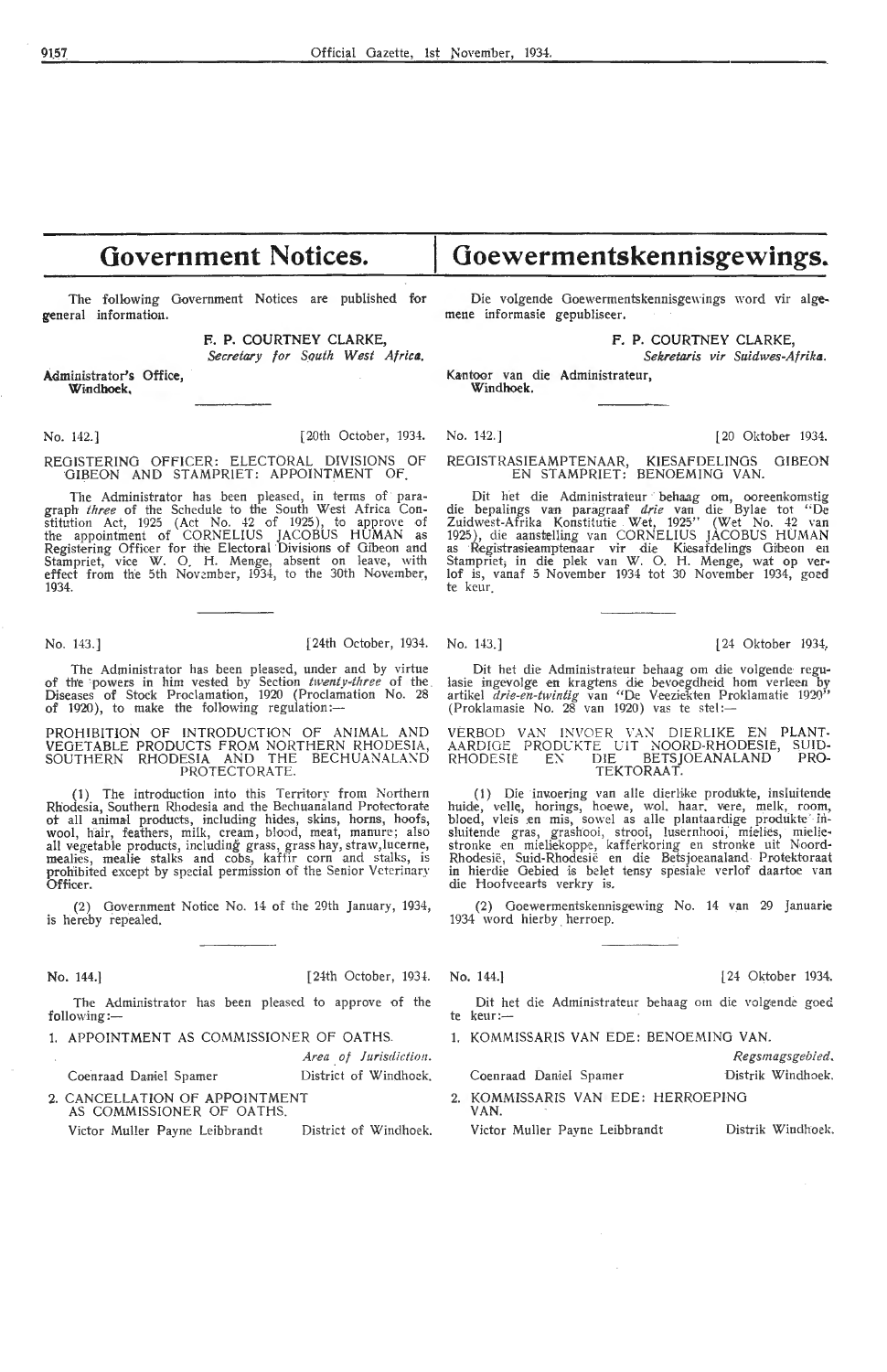## **General Notices.**

### (No. 57 of 1934.)

It is hereby notified for general information that the provisions of Section 7 of the Townships Ordinance No. 11 of 1928, as amended by Section 3 of Ordinance No. 14 of 1931, have, in terms of Section 4 of Ordinance No. 14 ot 1931, been applied to the remaining extent of portion A of the farm Kalkfontein West No. 48, in the district of Warmbad, as . from th!e 16th October, 1934.

> F. P. COURTNEY CLARKE Secretary for South West Africa.

Office of the Administrator,

Windhoek, 19th' October, 1934.

# **Algemene Kennisgewings.**

### (No. 57 van 1934.)

Hiermee word vir algemene informasie bekend gemaak dat die voorsienings van artikel 7 van die Dorpe-Ordonnansie No. 11 van 1928, soos gewysig by artikel 3 van Ordon• nansie No. 14 van 1931, ooreenkomstig artikel 4 van Ordon-<br>nansie No. 14 van 1931, toegepas is op die oorblywende gedeelte van dee! A van die plaas Kalkfontein West No. 48 in die distrik Warmbad, vanaf 16 Oktober 1934.

F. P. COURTNEY CLARKE,

Sekretaris vir Suidwes-Afrika. Kantoor van die Administrateur,

Windhoek,

19 Oktober 1934.

(No. 58 of/van 1934.)

BANKS' STATEMENT, SEPTEMBER, 1934, IN TERMS OF SECTION 7 OF PROCLAMATION NO. 29 OF 1930, THE BANKS PROCLAMATION, 1930.

### BANKEOPGAWE, SEPTEMBER 1934, INGEVOLGE ARTIKEL 7 VAN PROKLAMASIE No. 29 VAN 1930, DIE BANKE-**PROKLAMASIE 1930.**

|                                                     | Liabilities to the Public in S.W. Africa<br>Verpligtings teenoor die Publiek<br>in Suidwes-Afrika |             |                                                                                                                                                                                            |                               | Cash Reserves in South West Africa<br>Kontant Geldreserwes in S.W.- Afrika |                                                                                                                                                                                                                                                                                                                                                                                                   |                               |             |              |             |
|-----------------------------------------------------|---------------------------------------------------------------------------------------------------|-------------|--------------------------------------------------------------------------------------------------------------------------------------------------------------------------------------------|-------------------------------|----------------------------------------------------------------------------|---------------------------------------------------------------------------------------------------------------------------------------------------------------------------------------------------------------------------------------------------------------------------------------------------------------------------------------------------------------------------------------------------|-------------------------------|-------------|--------------|-------------|
| BANK                                                | Deposits etc. / Depositos ens.<br>Demand<br>Time<br>Opvorder-<br>Tyd<br>bare                      |             | Bank notes<br>issued in and<br>payable in the<br>Territory of<br>S.W.Africa<br>in circulation.<br>Banknote uit-<br>gereik in en<br>betaalb.in diel<br>Gebied<br>S.W.- Afrika<br>in omloop. | <b>TOTAL</b><br><b>TOTAAL</b> | Gold Coin<br>Gemunte<br>Goud                                               | Advances and<br>Discounts in<br>South West Africa<br>Notes of<br>South Africa<br>other Banks<br>Voorskotte en<br>Reserve<br>S. W. Africa<br>Subsidiary<br>BankNotes<br>Diskontos in<br>issue,<br>Coin<br>Suidwes-Afrika<br>Note van diel Note van<br>Suid-<br>ander Banke<br>Pasmunt<br>wat in $S.W.$ -<br>Afrikaanse<br>Advances<br>Afrika uit-<br>Reserwe-<br>gereik is.<br>bank.<br>Voorskotte | Discounts<br><b>Diskontos</b> |             |              |             |
| The Standard Bank of South<br>Africa, Limited       | £<br>315,264                                                                                      | £<br>20,915 | £<br>72,993                                                                                                                                                                                | £<br>409,172                  | £<br>13                                                                    | £<br>8,867                                                                                                                                                                                                                                                                                                                                                                                        | £<br>365                      | £<br>23,187 | £<br>345,121 | £<br>59,308 |
| Barclays Bank (Dominion,<br>Colonial and Overseas). | 203,857                                                                                           | 13,216      | 78,989                                                                                                                                                                                     | 296,062                       | 3,263                                                                      | 7,626                                                                                                                                                                                                                                                                                                                                                                                             | 754                           | 14,679      |              | 312,609     |

### (No. 59 of 1934.)

It is hereby notified for general information that the undermentioned properties have been disposed of in terms of the Crown Land Disposal Ordinance, 1903 (Transvaal),<br>as amended and applied to the Territory of South West Africa, viz:-

(No. 59 van 1934.)

Hierby word vir algemene informasie bekendgemaak dat die onderstaande eiendomme van die hand gesit is ooreen-<br>komstig "De Kroonlanden Beschikkings Ordonnantie 1903" (Transvaal), soos gewysig en, foegepas op die· Gebied Suidwes-Afrika, naamlik :-

| Govern-<br>ment<br>Grant No. | Grantee.                                                    | Property.                                                               | Goewer-<br>ments-<br>toeken-<br>ning No. | Ontvanger van<br>Grondbrief.                                | Eiendom.                                                             |
|------------------------------|-------------------------------------------------------------|-------------------------------------------------------------------------|------------------------------------------|-------------------------------------------------------------|----------------------------------------------------------------------|
| 1/1934                       | Landsberg, Alexander<br>Gustav                              | Farm Sudan No. 69,<br>district Gobabis.                                 | 1/1934                                   | Landsberg, Alexander<br>Gustav                              | Plaas Sudan No. 69,<br>distrik Gobabis.                              |
| 2/1934                       | Fisher-Treuenfeld, Hugo<br>Eberhard Rudolf<br>Maximilian    | Farm Gaitsabis No. 99,<br>district Gibeon.                              | 2/1934                                   | Fisher-Treuenfeld, Hugo<br>Eberhard Rudolf<br>Maximilian    | Plaas Gaitsabis No. 99,<br>distrik Gibeon.                           |
| 3/1934                       | Visser, Cornelis Jo-<br>hannes                              | Erf No. 68,<br>Otiiwarongo.                                             | 3/1934                                   | Vister, Cornelis Jo-<br>hannes                              | Erf No. 68,<br>Otjiwarongo.                                          |
| 4/1934                       | The Imperial Cold<br>Storage and Supply<br>Company, Limited | Portion X of Gobabis<br>Town and Townlands<br>No. 74, district Gobabis. | 4.1934                                   | The Imperial Cold<br>Storage and Supply<br>Company, Limited | Gedeelte X van Go-<br>bab's dorp en dorps-<br>gronde No. 74, distrik |
| 5/1934                       | Meyer, Wilhelm<br>Christian Daniel                          | Erf No. 675,<br>Walvis Bay.                                             | 5/1934                                   | Meyer, Wilhelm<br>Christian Daniel                          | Gobabis.<br>Erf No. 675, Walvisbaai,                                 |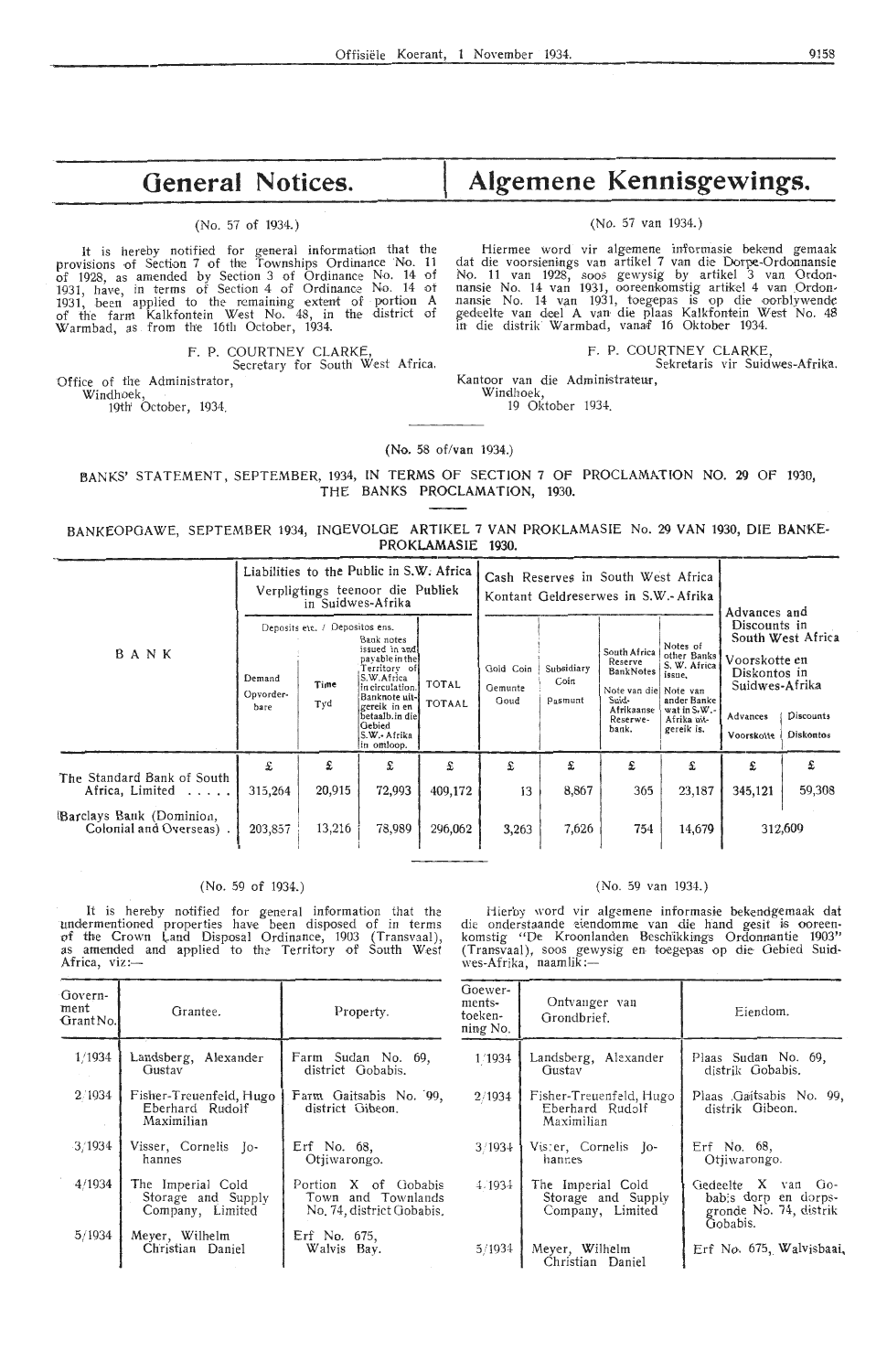### 91.59 Official Gazette, 1st November, 1934.

| 6/1934   | Spyron, Cecil Glen                                                                                       | Farm Glenvale No. 161,<br>district Outjo.                                                                                                                                                                                                                                                                                                                                                                                | 6/1934  | Spyron, Cecil Glen                                                                       | Plaas Glenvale No. 161,<br>distrik Outjo.                                                                                                                                                                                                                                                                                                                                                                                               |
|----------|----------------------------------------------------------------------------------------------------------|--------------------------------------------------------------------------------------------------------------------------------------------------------------------------------------------------------------------------------------------------------------------------------------------------------------------------------------------------------------------------------------------------------------------------|---------|------------------------------------------------------------------------------------------|-----------------------------------------------------------------------------------------------------------------------------------------------------------------------------------------------------------------------------------------------------------------------------------------------------------------------------------------------------------------------------------------------------------------------------------------|
| 7/1934   | The Imperial Cold<br>Storage and Supply<br>Company, Limited                                              | Portion A of Erf No.<br>281, Walvis Bay.                                                                                                                                                                                                                                                                                                                                                                                 | 7/1934  | The Imperial Cold<br>Storage and Supply<br>Company, Limited                              | Gedeelte A van Erf No.<br>281, Walvisbaai.                                                                                                                                                                                                                                                                                                                                                                                              |
| 8/1934   | The Imperial Cold<br>Storage and Supply<br>Company, Limited                                              | Portion B of Erf No.<br>281, Walvis Bay.                                                                                                                                                                                                                                                                                                                                                                                 | 8/1934  | The Imperial Cold<br>Storage and Supply<br>Company, Limited                              | Gedeelte B van Erf No.<br>281, Walvisbaai.                                                                                                                                                                                                                                                                                                                                                                                              |
| 11/1934  | The Municipality of<br>Luderitz                                                                          | Blocks Nos. I, III, IV,<br>y, yi, vii, viii, ix,<br>X, XI, XIV, XV and<br>XVI and erven Nos.<br>28, 29, 40, 43, 53, 63,<br>65, 80, 84, 91, 95, 96,<br>98, 106, 109, 110, 112,<br>113, 115, 116, 117, 133<br>135, 138, 142, 143, 144,<br>156, 157, 169, 173, 181,<br>296, 298, 299, 303, 304,<br>308, 309, 310, 314, 317,<br>351 and 352 and all<br>streets situate in the<br>Municipality and Dis-<br>trict of Luderitz. | 11/1934 | Die Munisipaliteit van<br>Luderitz                                                       | Blokke Nos. I, III, IV <sub>3</sub> .<br>V, VI, VIII, VIII, IX,<br>X. XI. XIV. XV en<br>XVI, en erven Nos.<br>28, 29, 40, 43, 53, 63,<br>65, 80, 84, 91, 95, 96,<br>98, 106, 109, 110, 112,<br>113, 115, 116, 117, 133,<br>135, 138, 142, 143, 144<br>156, 157, 169, 173, 181,<br>296, 298, 299, 303, 304,<br>308, 309, 310, 314, 317,<br>351 en 352, en<br>alle<br>strate geleë in die Mu-<br>nisipaliteit en distrik<br>van Luderitz. |
| 12/1934  | Venter, Jan Adriaan                                                                                      | Erf No. 23, Outjo.                                                                                                                                                                                                                                                                                                                                                                                                       | 12/1934 | Venter, Jan Adriaan                                                                      | Erf No. 23, Outjo.                                                                                                                                                                                                                                                                                                                                                                                                                      |
| 14/1934  | The Executors Dative in<br>the Estate of the<br>late Jacob Dennewill                                     | Farm Onjombojumuwiwa<br>No. 32, district Omaruru.                                                                                                                                                                                                                                                                                                                                                                        | 14/1934 | Die Eksekuteurs Datief<br>in die Boedel van die<br>Wyle Jacob Dennewill                  | Plaas Onjombojumuwiwa<br>No. 32, distrik<br>Omaruru.                                                                                                                                                                                                                                                                                                                                                                                    |
| 15/1934  | The Eastern and South<br>African Telegraph<br>Company, Limited                                           | Erf No. 127,<br>Swakopmund.                                                                                                                                                                                                                                                                                                                                                                                              | 15/1934 | The Eastern and South<br>African Telegraph<br>Company, Limited                           | Erf. No. $127$<br>Swakopmund.                                                                                                                                                                                                                                                                                                                                                                                                           |
| 16/1934  | The Municipality of<br>Okahandja                                                                         | Portion B of Erf No.<br>72, Okahandja.                                                                                                                                                                                                                                                                                                                                                                                   | 16/1934 | Die Munisipaliteit van<br>Okahandja                                                      | Gedeelte B van Erf No.<br>72, Okahandja.                                                                                                                                                                                                                                                                                                                                                                                                |
| 17/1934  | Bridges, Thomas Despard                                                                                  | Portion A of Farm Rote-<br>gab No. 95, District<br>Keetmanshoop.                                                                                                                                                                                                                                                                                                                                                         | 17/1934 | Bridges, Thomas Despard                                                                  | Gedeelte A van plaas.<br>Rotegab No. 95,<br>distrik Keetmanshoop.                                                                                                                                                                                                                                                                                                                                                                       |
| 18/1934  | The Municipality of<br>Okahandja                                                                         | $Erf$ No. 205 (Public<br>Street), Okahandja.                                                                                                                                                                                                                                                                                                                                                                             | 18/1934 | Die Munisipaliteit van<br>Okahandja                                                      | Erf No. 205 (Publieke<br>straat), Okahandja.                                                                                                                                                                                                                                                                                                                                                                                            |
| 19, 1934 | Hübsch, Heinrich                                                                                         | Portion A of farm Blut-<br>pütz Ost No. 105,<br>District Maltahohe.                                                                                                                                                                                                                                                                                                                                                      | 19/1934 | Hübsch, Heinrich                                                                         | Gedeelte A van plaas:<br>Blutpütz Ost No. 105,<br>distrik Maltahohe.                                                                                                                                                                                                                                                                                                                                                                    |
| 20/1934  | The Roman Catholic<br>Church                                                                             | Erf No. 8, Aus, district<br>of Luderitz.                                                                                                                                                                                                                                                                                                                                                                                 | 20 1934 | Die Rooms Katoliek<br>Kerk                                                               | Erf No. 8, Aus, distrik<br>Luderitz.                                                                                                                                                                                                                                                                                                                                                                                                    |
| 21/1934  | The Government of<br>the Union of South<br>Africa in its Railways<br>and Harbours<br>Ad-<br>ministration | Portion A of farm Jo-<br>hann-Albrechtshöhe No.<br>44, district Karibib.                                                                                                                                                                                                                                                                                                                                                 | 21 1934 | Die Goewerment van<br>Unie van Suid Afrika<br>in sy Spoorweë en<br>Hawens Administrasie. | Gedeelte A van plaas:<br>Johann-Albrechtshöhe<br>No. 44, distrik Karibib.                                                                                                                                                                                                                                                                                                                                                               |
| 22/1934  | Diekmann, Gesina Re-<br>becca (born Siems),<br>a widow                                                   | Farm Hamakari Süd No.<br>373, Dist. Otjiwarongo.                                                                                                                                                                                                                                                                                                                                                                         | 22/1934 | Diekmann, Gesina Re-<br>becca (gebore Siems),<br>'n weduwee.                             | Die plaas Hamakari Süd.<br>No. 373, distrik<br>Otiiwarongo.                                                                                                                                                                                                                                                                                                                                                                             |
| 23/1934  | Bornman, Christian<br>Heronimus                                                                          | Farm Ombujomenge No.<br>39, district Okahandja.                                                                                                                                                                                                                                                                                                                                                                          | 23/1934 | Bornman, Christian<br>Heronimus                                                          | Die plaas Ombujomenge<br>No. 39, distrik Oka-<br>handja.                                                                                                                                                                                                                                                                                                                                                                                |
| 24/1934  | The Municipality of<br>Okahandja                                                                         | Erf No. 22, Okahandja.                                                                                                                                                                                                                                                                                                                                                                                                   | 24/1934 | Die Munisipaliteit van<br>Okahandja                                                      | Erf No. 22, Okahandja.                                                                                                                                                                                                                                                                                                                                                                                                                  |
| 25/1934  | Foerdelmann, Hanna<br>(born Schwarting)                                                                  | Erf No. 40, Aus, District<br>of Luderitz.                                                                                                                                                                                                                                                                                                                                                                                | 25/1934 | Foerdelmann, Hanna<br>(gebore Schwarting)                                                | Erf No. $40$ , Aus, distrik:<br>Luderitz.                                                                                                                                                                                                                                                                                                                                                                                               |
| 27/1934  | Volf, Gertrud Elsa<br>(born Buchert)                                                                     | Erf No. 237, Walvis Bay                                                                                                                                                                                                                                                                                                                                                                                                  | 27/1934 | Volf, Gertrud Elsa<br>(gebore Buchert)                                                   | Erf No. 237, Walvisbaai.                                                                                                                                                                                                                                                                                                                                                                                                                |
|          |                                                                                                          |                                                                                                                                                                                                                                                                                                                                                                                                                          |         |                                                                                          |                                                                                                                                                                                                                                                                                                                                                                                                                                         |

### (No. 60 of 1934.)

It is hereby · notified for general information that in terms of Section 12 (3) of the Crawn Land Disposal Ordinance, 1903 (Transvaal), as amended and applied to the Territory of South West Africa, Portions A and B of Erf No. 283, Portion A of Erf No. 287, Portion C of Erf No. 281 and Erf No. 1234, all situate in the Municipality of Walvis Bay, District of Swakopmund, have been reserved for Railway Reserves.

### (No. 60 van 1934.)

Dit word hierby vir algemene inforrnasie bekend gemaak dat, ooreenkomstig artikel No. 12 (3) van die Kroongrond Beskikkings Ordonnansie 1903 (Transvaal), soos gewysig en op die Oebied Suidwes - Afrika toegepas, Gedeeltes A en B van Erf No. 283, gedeelte A van Erf No. 287, gedeelte C van Erf No. 281 en Erf No. 1234, geleë in die Munisipaliteit van Walvisbaai, Distrik van . Swakopmund, vir spoorwegdoeleindes gereserveer is.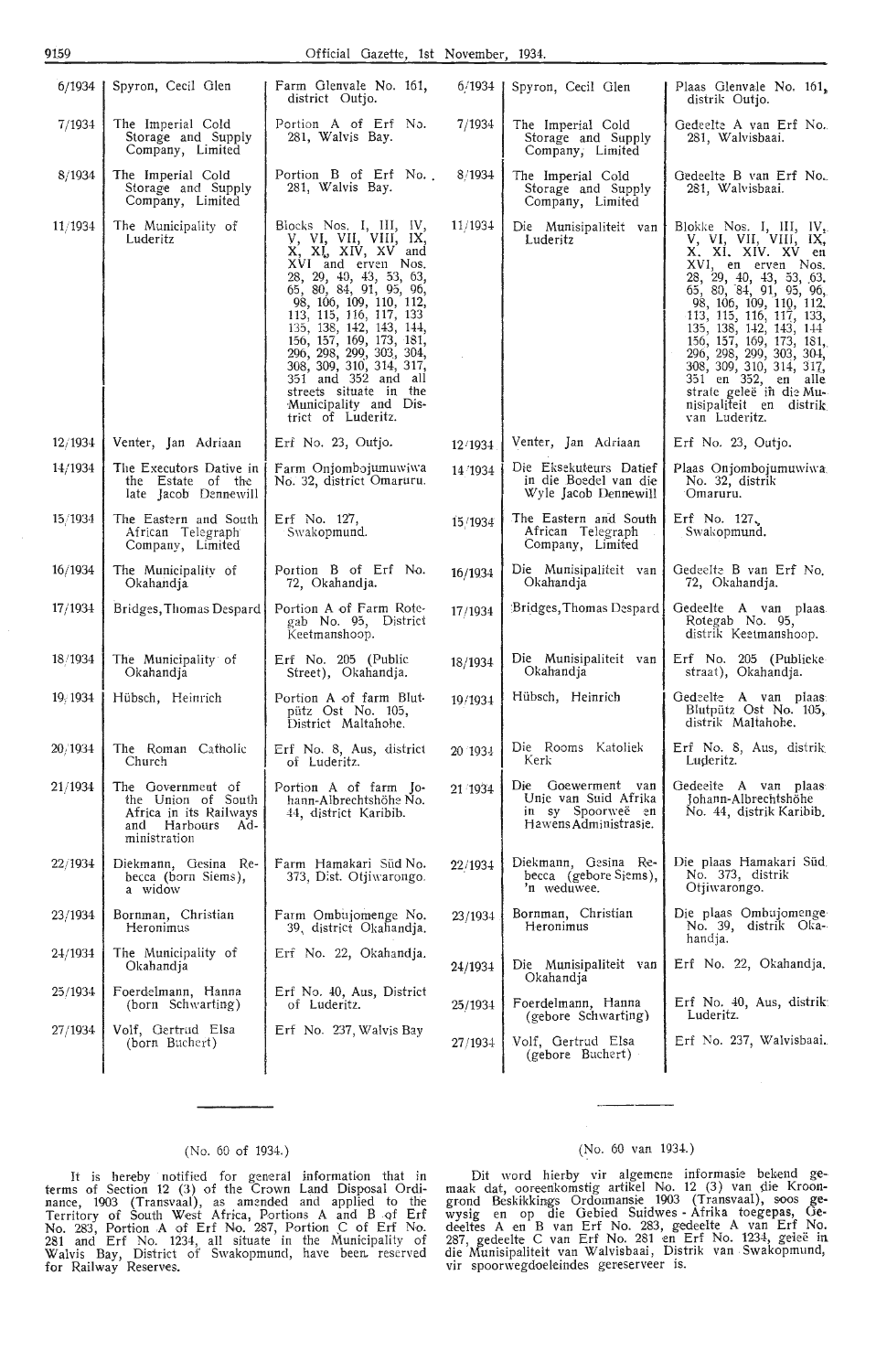### ADVERTISING IN THE *OFFICIAL GAZETTE* OF SOUTH WEST AFRICA.

1. The *O fficial Gazette* will be published on the 1st and 15th day of each month; in the event of either of those days falling on a Sunday or Public Holiday, the *Gazette* wiH be published on the next succeeding working day.

2. Advertisements for insertion in the *Gazette* must be **delivered at the office of the Secretary for South West Africa** (Room 46, Government Buildings, Windhoek) in the languages<br>in which they are to be published, not later than 4.30 p.m. on the *ninth* day before the date of publication of the *Gazette* in which they are to be inserted.

3. Advertisements will be inserted in the *Gazette* after the official matter or in a supplement to the *Gazette* at the discretion of the Secretary.

4. Advertisements will be published in the *Official Gazette* in the English, Dutch or German languages; necessary translations must be furnished by the advertiser *gr* his agent. It should be borne in mind however, that the German version of the *Gazette* is a translation only and not the authorised issue.

Only legal advertisements are accepted for publication in the *Official Gazette*, and are subject to the approval of the Secretary for South West Africa, who can refuse to accept or decline further publication of any advertisement.

6. Advertisements should as far as possible be type- written. Manuscript of advertisements should be written on one side of the paper only, and all proper names plainly inscribed; in the event of any name being incorrectly printed as a result of indistinct writing, the advertisement can only be republished on payment of the cost of another insertion.

7. The Subscription for the *Official Gazette* is 20,'- per annum, post free in this Territory and the Union of South Africa. obtainable from Messrs. John Meinert Ltd., Box 56, Windhoek. Postage must be prepaid by Overseas subscribers.<br>:Single copies of the *Gazette* may be obtained either from Messrs. John Meinert Ltd., Box 56, Windhoek, or from the<br>Secretary for South West Africa at the price of 1/- per copy.

8. The charge for the insertion of advertisements other than the notices mentioned in the succeeding paragraph is at the rtae of  $7/6$  per inch single column and  $15 -$  per inch double column, repeats half price. (Fractions of an inch to be reckoned an inch.)

9. Notices to Creditors and Debtors in the estates of deceased persons and notices of executors concerning liquidation accounts lying for inspection, are published in schedule form at  $12$  - per estate.

10. No advertisement will be inserted unless the charge is prepaid. Cheques, drafts, postal orders or money orders must be made payable to the Secretary for South West Africa.

### **NOTICE**

Whereas in terms of Sub-section (1) of Section 66 of the Mining Ordinance of 8th August, 1905, as amended by Proclamation No. 17 of 1934, a notice was published in *Official Gazette* No. 574 of 1st August, 1934, calling upon AUGUST EBRECHT, as the registered owner, to pay the outstanding Claim Tax in respect of the Base Mineral mining areas "Erna Mine I and II", situated on farm Davib Ost in the Karibib district within 2 months from date of publication of the said notice and whereas the said outstandings have not been paid up to the present date, being a period of more than 2 months from the date of the said publication, now therefore in terms of the powers in me vested by Sub-section (2) of Section 66 of the said ·Ordinance amended as aforesaid I do hereby declare ALL RIGHTS TO THESE AREAS FORFEITED.

W. P. DE KOCK,<br>Mining Authority Windhoek, Mining Authority.

24tli October, 1934.

# **Advertisements. Advertensies.**

### ADVERTEER IN DIE *OFFISIËLE KOERANT* VAN SUIDWES-AFRIKA.

1. Die *Offisiële Koerant sal op die 1ste en 15de van elke maand verskyn*; ingeval een van hierdie dae op 'n Sondag op Publieke Feesdag val, dan verskyn die Offisiële Koerant op die eersvolgende werkdag.

2. Advertensies wat in die Offisiële Koerant geplaas moet word moet in die taal waarin hulle sal verskyn ingehandig word aan die kantoor van die Sekretaris vir Suidwes-Afrika (Kamer 46, Regerings-Geboue, Windhoek), nie later<br>as 4.30 n.m. op die neënde dag voor die datum van verskyning van die Offisiële Koerant waarin die advertensies moet geplaas word nie.

3. Advertensies word in die *Offisiële Koerant* geplaas agter die offisiële gedeelte, of in 'n ekstra blad van die *Koerant*, soos die Sekretaris mag goedvind. Koerant, soos die Sekretaris mag goedvind.

4. Advertensies word in die Offisiële Koerant gepubli-<br>seer in die Engelse, Afrikaanse en Duitse tale; die nodige vertalinge moet deur die adverteerder of sy agent gelewer word. Dit moet onthou word dat die Duitse teks van die Offisiële Koerant slegs 'n vertaling is, en nie die geoutoriseerde uitgawe is nie.

5. Slegs wetsadvertensies word aangeneem vir publikasie in die Offisiële Koerant, en hulle is onderworpe aan die goedkeuring van die Sekretaris vir Suidwes-Afrika, wat die<br>aanneming of verdere publikasie van 'n advertensie mag weier.

6. Advertensies moet sover as moontlik op die masjien geskryf wees. Die manuskrip van advertensies moet slegs<br>op een kant van die papier geskryf word, en alle name moet duidelik wees; ingeval 'n naam ingevolge onduidelike hand-<br>skrif foutief gedruk word, dan kan die advertensies slegs dan weer gedruk word as die koste van 'n nuwe opneming betaal word.

7. Die jaarlikse intekengeld vir die Offisiële Koerant is 20 -, posvry in hierdie Gebied en die Unie van Suid-Afrika, verkrygbaar van die here John Meinert, Bpk., Posbus 56, Windhoek. Posgeld moet vooruit betaal word deur oorseese intekenaars. Enkele eksemplare van die *Offisiële Koerant* is verkrygbaar of van die here John Meinert, Bpk., Posbus 56, Windhoek, of van die Sekretaris vir Suidwes-Afrika, teen die prys van 1/- per eksemplaar.

8. Die koste vir die opname van advertensies, behalwe die kennisgewings, wat in die volgende paragraaf genoem is, is teen die tarief van 7/6 per duim enkel kolom, en 15/-<br>*per duim dubbel kolom*, herhalings teen half prys. (Gedeel-<br>tes van 'n duim moet as 'n volle duim bereken word.)

8. Kennisgewings aan krediteure en debiteure in diboedels van oorlede persone, en kennisgewings van eksekuteurs betreffende Hkwidasie-rekenings, wat vir inspeksie lê, word in skedule-vorm gepubliseer teen 12/- per boedel.

10. Geen advertensie sal geplaas word nie, tensy die koste vooruit betaal is. Tjeks, wissels, pos- of geldorders moet betaalbaar gemaak word aan die Sekretaris vir Suidwes-Afrika.

### NOTICE.

Whereas in terms of Sub-section (1) of Section 66 of the Mining Ordinance of 8th August,  $1905$ , as amended by Proclamation No. 17 of 1934, a notice was published in *Official Gazette* No. 574 of 1st August, 1934, calling upon CARL FLATOW and FERDINAND UFER, as the registered owners, to pay the outstanding Claim Tax in respect of the Base Mineral mining areas "Naza Mine 1 & 2", situated in the Okombahe Native Reserve in the Omaruru district within 2 months from date of publication of the said notice and whereas the said outstandings have not been paid up to the present date, being a period of more than  $2$  months from the date of the said publication, now therefore in terms of the powers in me vested by Sub-section (2) of Section 66 of the said Ordinance amended as aforesaid I do hereby declare ALL RIGHTS TO THESE AREAS FORFEITED.

W. P. DE KOCK,

Mining Authority.

Windhoek,

24th October, 1934.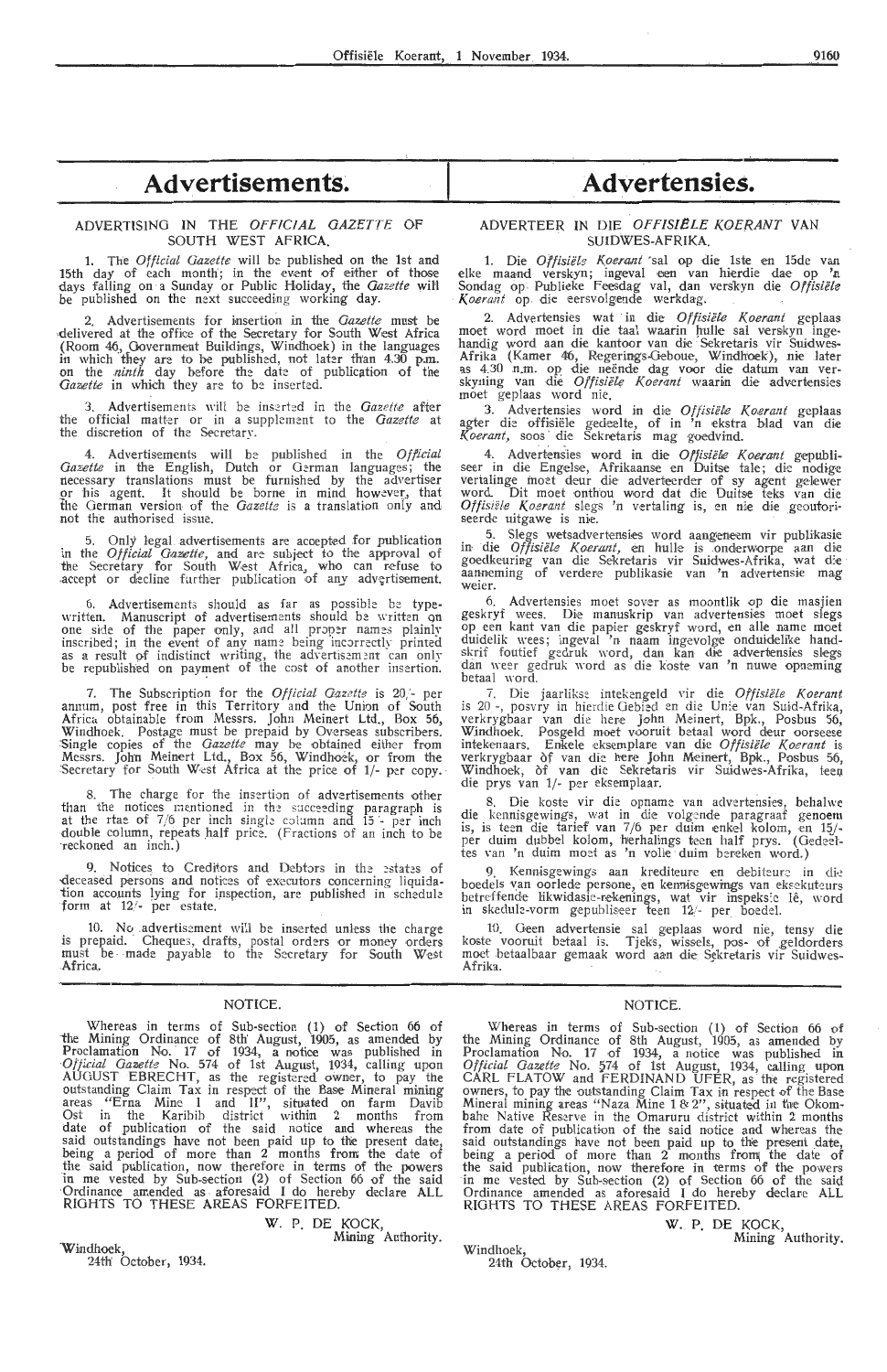NOTICES OF TRUSTEES AND ASSIGNEES. Pursuant to Section *ningty-nine*, Sub-section (2), of the Insolvency Act,<br>1916, as applied to South West Africa. 1916, as applied to South West Africa.

The liquidation accounts and plans of distribution or/and contribution in the Assigned or Sequestrated Estates mentioned in the subjoined Schedule having been confirmed on the dates therein mentioned, notice is hereby given that a dividend is in course of payment or and a contribution in course of collection in the said Estates as in the Schedule is set forth', and that every creditor liable to contribute is required to pay the trustee or assignee the amount for which he is liable at the address mentioned in the Schedule.

KENNISGEWING VAN KURATORS EN BOEDELBEREDDERAARS. Ingevolge artikel *neen-en- neentig,* onderartikel (2) van die Insolvensiewet 1916, soos op Suidwes-Afrika toegepas.

Aangesien die likwidasierekenings en state van distribusie of en kontribusie in die afgestane of gesekwestreerde boedels vermeld in die onderstaande Bylae op die daarin genoemde datums bekragtig is, word hiermee kennis ge-<br>gee dat 'n diwident uitgekeer of en 'n kontribusie in vermelde boedels ingevorder sal word, soos uiteengesit in Bylae, en dat elke kontribusiepligtige skuldeiser die deur hom verskuldigde bedrag aan die kurator of boedelberedderaar by die adres in die Bylae genoem<sub>s</sub> moet betaal.

*Form No. 7 / Formulier No. 7* SCHEDULE - BYLAE.

| No. of<br>Estate<br>No. van<br>Boe del. | Name and Description<br>of Estate<br>en Beskrywing<br>Naam<br>van Boedel    | Date when<br>Account<br>Confirmed<br>Datum<br>waarop Re-<br>kening be-<br>kragtig is | Whether a Dividend is<br>being paid or Contri-<br>bution being collected,<br>or both<br>Of 'n diwident uitgekeer<br>word of 'n kontribusie<br>ingevord, word of beide | Name of Trustee or<br>Assignee<br>Naam van Kurator of<br>Boedelberedderaar | Full Address of Trustee<br>or Assignee<br>Volledige Adres van<br>Kurator of<br>Boedelberedderaar |
|-----------------------------------------|-----------------------------------------------------------------------------|--------------------------------------------------------------------------------------|-----------------------------------------------------------------------------------------------------------------------------------------------------------------------|----------------------------------------------------------------------------|--------------------------------------------------------------------------------------------------|
| 429                                     | Insolvent Estate of Stephen<br>Nava, restaurant-<br>proprietor of Windhoek  | 17/10/34                                                                             | Dividend is being paid                                                                                                                                                | A. Neuhaus                                                                 | Box 156,<br>Windhoek                                                                             |
| 440                                     | Insolvent Estate of Ernst<br>Gerhard Schumann, a<br>general dealer of Outjo | 1/11/34                                                                              | A dividend is being paid                                                                                                                                              | Edw. Ecker                                                                 | Box 11, Otiiwarongo                                                                              |

NOTICES OF TRUSTEES AND ASSIGNEES Pursuant *to* Section *ninety-six,* Sub-section (2), of the Insolvency Act. 1916, as applied to South West Africa.

Notice is hereby given that the liquidation accounts and plans of distribution or,'and contribution in the Estates mentioned in the subjoined Schedule will lie open at the offices therein mentioned for a period of fourteen days, or such longer period as is therein stated, from the date mentioned in the Schedule or from the date of publication hereof<sub>a</sub> whichever may be later, for inspection by creditors.

KENNISGEWING VAN KURATORS EN BOEDELBEREDDERAARS. Ingevolge artikel *ses-en-neentig ,* onderartikel (2) van die Insolvensiewet 1916, soos op Suidwes-Afrika toegepas.

Kennis word hiermee gegee, dat die likwidasierekenings en state van distribusie of en kontribusie in die boedels, vermeld in aangehegte Bylae, vir inspeksie deur skuldeisers in die vermelde kantore, gedurende 'n tydperk van veertien dae of soveel langer, soos daarin vermeld, vanaf die datum, in die Bylae vermeld, of vanaf die datum van publikasie hiervan, watter datum die laaste mag wees, sal lê. *Form No. 6 | Formulier No. 6* 

| $SCHEDULE$ $-$ | BYLAE |  |
|----------------|-------|--|

| No. of<br>Estate<br>No. van | Name and Description of Estate<br>Naam en Beskrywing van Boedel                                              | Description of Account<br>Beskrywing<br>van Rekening | Offices at which Account<br>will lie open<br>Kantore waar Rekening vir<br>inspeksie sal lê |                          | Date from which<br>Account will lie<br>open<br>Datum vanaf wan-<br>neer Rekening vir<br>inspeksie sal lê |
|-----------------------------|--------------------------------------------------------------------------------------------------------------|------------------------------------------------------|--------------------------------------------------------------------------------------------|--------------------------|----------------------------------------------------------------------------------------------------------|
| Boedel                      |                                                                                                              |                                                      | Master<br>Meester                                                                          | Magistrate<br>Magistraat | From/Van                                                                                                 |
| 364                         | Insolvent Estate of Gottfried<br>Pfeiffer, Farmer and General<br>Dealer of Otiihaenena,<br>District Windhoek | Second and Final<br>Liquid, and Distrib.<br>Account  | Windhoek                                                                                   |                          | 1/11/1934                                                                                                |
| 384                         | Emil Knopf, carrying on business<br>as Café Knopf in Windhoek                                                | First and Final Liquid.<br>and Distrib. Account      | Windhoek                                                                                   |                          | 1/11/1934                                                                                                |

### CUSTOMS NOTICE.

QUARTERLY RETURN OF GOODS IN KING'S WARE-HOUSE.

It is hereby notified for general information that the Quarterly Returns of goods in King's Warehouses at the undernoted Ports, for the quarter ended 30th September, 1934, have been prepared and may be inspected at the offices of the Collectors of Customs, at the respective Ports:-

Walvis Bay.

Luderitz.

GEORGE E.W. MARSHALL, Collector of Customs.

### DOEANE-KENNISGEWJNG.

KWARTAALSE OPGAWE VAN GOEDERE IN RYKS-PAKHUIS.

Dit word hiermee vir algemene informasie bekend \_gestel dat die Kwartaalse Opgawe van goedere in Rykspakhuise by die ondergenoemde hawes vir die Kwartaal geëindig 30 September 1934, opgestel is en mag opgeslaan word by die kantore van die Ontvangers van Doeane by die respektiewe hawes :-

### Walvisbaai.

Luderitz.

GEORGE E.W. MARSHALL,

Ontvanger -van Doeane.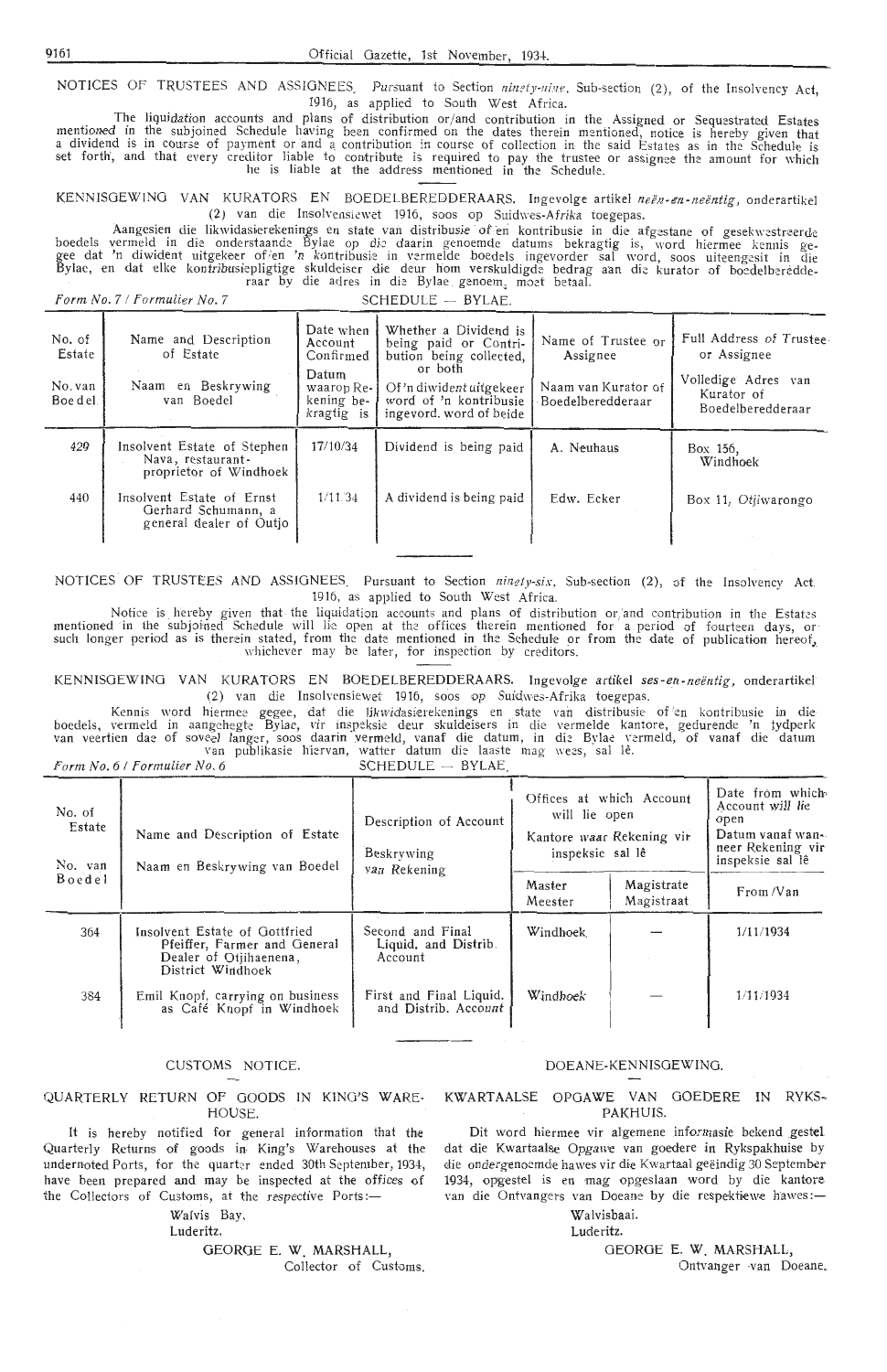### PROPOSED CLOSING OF DISTRICT ROAD NO. 3 AND DEVIATION OF PORTION OF MAIN ROAD NO. 2, OUTJO DISTRICT.

- Whereas the Outjo Roads Board has resolved that:-(i) District Road No. 3, as described in Schedule II to
- Proclamation No. 5 of 1931, be dosed, and (ii) A certain portion of Main Road No. 2, as described
- in Schedule I to Proclamation No. 5 of 1931, be deviated as described in Schedule " B" hereto,

all interested persons are hereby called upon, in terms of sub-section 1 of Section *thirty-two* of the Roads and Outspans Ordinance, 1927 (Ordinance No. 15 of 1927), to lodge **in** writing with the Board, within two months from the date of publication hereof, any objection they may have to the giving effect to the resolution.

OUTJO ROADS BOARD.

### C. J. H. VORSTER, Secretary.

### SCHEDULE **"A".**

(i) DISTRICT ROAD NO. 3 *(Proposed closing)*:-- From a point on Main Road No. 1 on the farm Kameelfeld No. 159, thence generally eastwards over the farms<br>Kameelfeld No. 159, Kauas No. 130, Ekotoweni No.<br>208, Woodholme No. 202, Karachas No. 185, Fresnaye No. 196, Meyerton No. 175, Klein Huis No. 174, and Aruchab No. 194, tq the boundary between Outjo and Grootfontein districts.

### SCHEDULE "B".

(ii) DEVIATION OF PORTION OF MAIN ROAD NO. 2:- From a certain point on Main Road No. 2, as de-<br>scribed in Schedule I to Proclamation No. 5 of 1931, from the homestead on farm Hohenfelde No. 41 and thence in a northwesterly direction over the .farms<br>Hohenfelde No. 41, Westfalen No. 245 (past the home-<br>stead) and Lusthof No. 243, so as to connect with Main Road No. 2 at a point approximately one mile from the western boundary of the lastmentioned farm.

### NOTICE. KENNISGEWING

VOORGESTELDE . SLUITING VAN DISTRIKSPAD NO. 3 EN VERLEOGING VAN DEEL VAN HOOFPAD NO. 2, DISTRIK OUT JO.

Nademaal 'n besluit deur die Padkommissie van Outjo geneem is om:-

- (i) Distrikspad No. 3, soos omskrywe in Bylae II van Proklamasie No. 5 van 1931, te .sluit, en
- (ii) 'n Seker dee! van Hoofpad No. 2, soos oms'krywe in Bylae I van Proklamasie No. 5 van 1931, te<br>verlê, soos in Bylae ''B'' hiervan beskrywe,

word alle belanghebbende persone hiermee in kennis gestel, ooreenkomstig Onderartikel I van Artikel twee-en-dertig van die Paaie en Uitspanplekke Ordonnansie 1927 (Ordonnansie No. 15 van 1927), om enige besware teen die uitvoer van die besluit by die Kommissie skriftelik in te dien binne twee maande van die datum van publikasie hiervan.

C. J. H. VORSTER,<br>Sekretaris. PADKOMMISSIE VAN OUTJO.

### BYLAE "A".

(i) DISTRIKSPAD NO. 3 *(Voorgestelde sluiting):*-Vanaf 'n punt op Hoofpad No. 1 op die plaas Kameelfeld No. 159, algemeen ooswaarts oor die plase Kameelfeld No. 159, Kauas No. 130, Ekotoweni No. 208, Woodholme No. 202, Karachas No. 185, Fresnaye No. 196, Meyerton No. 175, Klein Huis No. 174 en Aruchab No. 194 tot by die grens tussen die distrikte Qutjo en Grootfontein.

### BYLAE "B".

(ii) VERLEGGING VAN DEEL VAN HOOFPAD NO. 2:- Vanaf 'n seker punt in Hoofpad No. 2, soos in Bylae I van Proklamasies No. 5 van 1931 omskrywe, van die huis op die plaas Hohenfelde No. 41 en daarvandaan in<br>'n noordwestelike rigting, oor die plase Hohenfelde No. 41, Westfalen No. 245 (by die opstal verby) en Lusthof No. 243, sodat dit met Hoofpad No. 2, op 'n punt ongeveer een myl vanaf die westelike grens van laasgenoemde plaas aansluit.

NOTICES OF TRUSTEES AND ASSIGNEES. Pursuant to Section ninety-four of the Insolvency Act, 1916, as applied to South West Africa.

of the for an Notice is hereby given that fourteen days after the date hereof it is the intention of the Trustees or Assignees Sequestrated or Assigned Estates mentioned in the subjoined Schedule to apply to the Master of the High Court extension of time, as specified in the Schedule, within which to lodge a liquidation account and plan of distribution or/and contribution.

KENNISGEWING VAN KURATORS EN BOEDELBEREDDERAARS. Ingevolge Artikel *vier-en-neëntig* van die ln-<br>solvensie-Wet, 1916, soos toegepas op Suidwes-Afrika.

Kennis word hiermee gegee, dat die Kurators of Boedelberedderaars van die gesekwestreerde of afgestane Boedels, vermeld in die hieronder volgende Bylae, voornemens is, om veertien dae na datum hiervan die Meester van<br>die Hooggeregshof te versoek om 'n verlenging van die tyd genoem in die Bylae vir die indiening van 'n likwi

|                                         | Form. No. 5. $/$ Formulier $N$ $.5$                                    |                                                                                 | SCHEDULE - BYLAE.                                                                                                      |                                                                              |                                                                      |                                                                                   |
|-----------------------------------------|------------------------------------------------------------------------|---------------------------------------------------------------------------------|------------------------------------------------------------------------------------------------------------------------|------------------------------------------------------------------------------|----------------------------------------------------------------------|-----------------------------------------------------------------------------------|
| No. of<br>Estate<br>No. van<br>B oe del | Name and Description<br>of Estate<br>Naam en Beskrywing<br>van Boedel  | Name of Trustee<br>or Assignee<br>Naam van Kurator<br>of Boedel-<br>beredderaar | Date of Trustee or<br>Assignee's<br>Appointment<br>Datum van Aan-<br>stelling van Kurators<br>Ωf<br>Boedelberedderaars | Date when<br>Aecount due<br>Datum waarop<br>Rekening inge-<br>dien moet word | Period of Extension<br>required<br>Tydperk van Verlenging<br>benodig | To whom<br>Application<br>will be made<br>Aan wie<br>Applikasie<br>gerig sal word |
| 368                                     | Isaac Kanichowsky,<br>general dealer of<br>Usakos, district<br>Karibib | Erich Worms<br>and<br>A. Neuhaus                                                | 8/12/32                                                                                                                | 3/7/34                                                                       | 8 months                                                             |                                                                                   |
| 373                                     | David Lentin, a cattle<br>speculator of<br>Windhoek                    | D.W.F.E. Ballot<br>and<br>E. Worms                                              | 23/11/32                                                                                                               | 9/11/34                                                                      | 2 menths                                                             |                                                                                   |
| 375                                     | Hessel Abramson.<br>a cattle speculator<br>of Windhoek                 | D.W.F.E. Ballot<br>and<br>E. Worms                                              | 23/11/32                                                                                                               | 23/4/34                                                                      | S months                                                             |                                                                                   |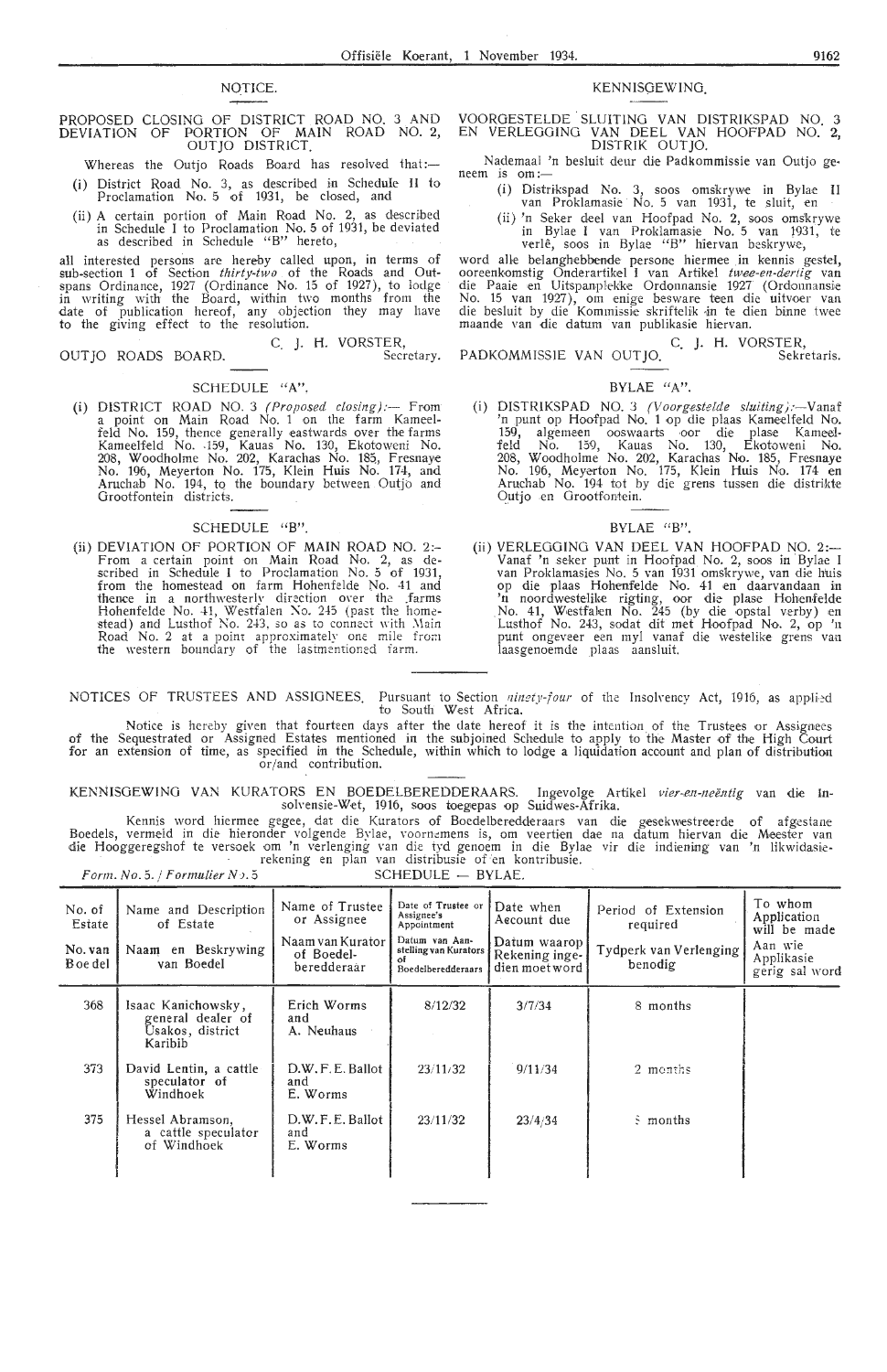NOTICES OF TRUSTEES AND ASSIGNEES. Pursuant to Sections *forty* and *forty-ons* of the Insolvency Act, 1916, as applied to South West Africa.

Notice is hereby given that a meeting of creditors will be held in the Sequestrated or Assigned Estate mentioned in the subjoined Schedule on the dates, at the times and places, and for the purposes therein set forth. Meetings in Windhoek will be held before the Master; elsewhere they will be held before the Magistrate.

KENNISGEWINGS VAN KURATORS EN BOEDELBEREDDERAARS. Ingevolge artikels *veertig* en *een-en-veertig* van die Insolvensiewet 1916, soos op Suidwes-Afrika toegepas.

Hiermee word kennis gegee dat 'n byeenkoms van skuldeisers in die gesekwestreerde of afgestane Boedels, vermeld in die onderstaande Bylae op die datums, tye en plekke en vir die doeleindes daarin vermeld, gehou sal word. In Windhoek sal die byeenkomste voor die Meester en in ander plekke voor die Magistraat gehou word.<br>4. / Formulier No. 4.

*Form No. 4. | Formulier No. 4.* 

| No. of<br>Estate<br>No. van | Name and Description<br>of Estate<br>Beskrywing<br>Naam<br>en                             | Whether<br>Assigned or<br>Sequestrated<br>Of Boedel<br>Gesekwestreer | Day, Date & Hour of Meeting<br>Dag, Datum en Uur van<br>Byeenkoms<br>Hour<br>Date |       | Place of<br>Meeting<br>Plek van | Object of Meeting<br>Doel van Byeenkoms |                                                                                    |
|-----------------------------|-------------------------------------------------------------------------------------------|----------------------------------------------------------------------|-----------------------------------------------------------------------------------|-------|---------------------------------|-----------------------------------------|------------------------------------------------------------------------------------|
| B oe del                    | van Boedel                                                                                | of Afgestaan is                                                      | Day/Dag                                                                           | Datum | Uur                             | <b>Byeenkoms</b>                        |                                                                                    |
| 367                         | Solomon Phillips, trading<br>as Phillips & Company,<br>general dealers at<br>Keetmanshoop | Sequestrated                                                         | Monday                                                                            |       | 19/11/34 9.30 a.m.              | Keetmans-<br>hoop                       | For directions as to<br>realisation of outstand-<br>ing accounts and book<br>debts |

MASTER'S NOJICES. Pursuant to Section 16, Sub-section (3), of the Insolvency Ordinance, 1928, and/or Section 119, Sub-section (3), of the Companies' Ordinance, 1928.

NOTICE is hereby given that the Estates mentioned in the subjoined Schedule have been placed under sequestration or liquidation provisionally by Order of High Court as therein set forth.

J. M. M. COMMAILLE,

*Master of the High Court of South West Africa.* 

KENNJSGEWINGS VAN DIE MEESTER. lngevolge artiekel *sestien,* onderartiekel (3), van die lnsolvensie Ordonnansie **1928.** .

Hiermee word kennis gegee dat die Boedels in die aangehegte Bylae vermeld, voorlopig ingevolge Bevel van die Hooggeregshof van Suidwes-Afrika gesekwestreer is.

J. M. M. COMMAILLE, *,Meester* Fan *die H ooggeregsliof van S.W.-Afrika.* 

*Form No. 1. | Formulier No. 1.* SCHEDULE - BYLAE.

| No. of<br>Estate  | Name and Description of Estate         | Date of Order upon which and Di-<br>vision of Court by which Order made. | Upon the application of      |                       |  |
|-------------------|----------------------------------------|--------------------------------------------------------------------------|------------------------------|-----------------------|--|
| No. van<br>Boedel | Naam en Beskrywing van Boedel          | Date of Order<br>Datum van Beyel                                         | Division of Court.           | Op die applikasie van |  |
| 450               | Alfred Guether, a merchant of Luderitz | 24/10/34                                                                 | High Court of<br>S.W. Africa | Franz Schuster        |  |

### NOTICE.

Application having been made by HAYMAN CHARNEY for the .issue a nd registration of a Certificate of Registered Title in respect of Erf 111, (formerly Parzelle 87/59, Sheet 4 of the General Plan), situate in the Municipality of Luderitz,<br>in the District of Luderitz, measuring Five (5) Ares and Thirty-eight (38) Square Metres, originally held by the Firm<br>F. A. E. Luderitz, by virtue of Concessions dated 1st May, 1883, and 25th August, 1883, and granted to the said firm by certain native Chief, Joseph Fredricks, of Bethanie, and now held by HAYMAN CHARNEY by virtue of Deed of Sale dated 5/12th January, 1914, made between the Deutsche Kolonial Gesellschaft fuer Sued West-Afrika and the said<br>HAYMAN CHARNEY, all persons claiming to have any right or title in or over the said land are hereby required to notify me in writing of such claim within three months from the date of publication of this notice.

Should any objection be taken it shall be the duty of the person objecting in the absence of any agreement between the parties, to apply to the High Court of South West Africa, within a period of one month from the date on which the objection is lodged for an Order restraining the issue of the Certificate in question, failing which such Certificate will be issued.

P. S. LAMBRECHTS, Registrar of Deeds.

Deeds Registry, Windhoek,

29th September, 1934.

### NOTICE OF SURRENDER.

Notice is hereby given that Application will be made to the High Court of South West Africa on Monday, the 3rd. day of December, 1934, at 9 o'clock in the forenoon or as soon thereafter as Counsel can be heard for the surrender of the estate of RUDOLPH PAUL BRECHLIN, formerly of Kolmanskop, South West Africa, and presently of Bloemfontein, Orange Free State, as insolvent and that his schedules will lie for inspection at the office of the Master of the High Court at Windhoek and at the office of the Magistrate at Luderitz for a period of fourteen days reckoned from the 14th day of November, 1934.

Windhoek, this 1st November, 1934.

### J. H. SHAR,

United Buildings, Kaiser Street,  $W$ indhoek, P.O. Box  $452$ . Applicant's Attorney,

### **NOTICE**

Notice is hereby given that 14 days after publication hereof application will be made to the Magistrate, Keetmanshoop, for the transfer of the General Dealer's Licence from the name of ANTON KOGLER  $-$  now deceased  $-$  in respect of Erf No. 154, situate on corner of Schmiede Str. & Kabuser Road, Keetmanshoop, to ERNST LUCHTENSTEIN.

> OLIFF 8: KEY, Attorneys repretenting Parties.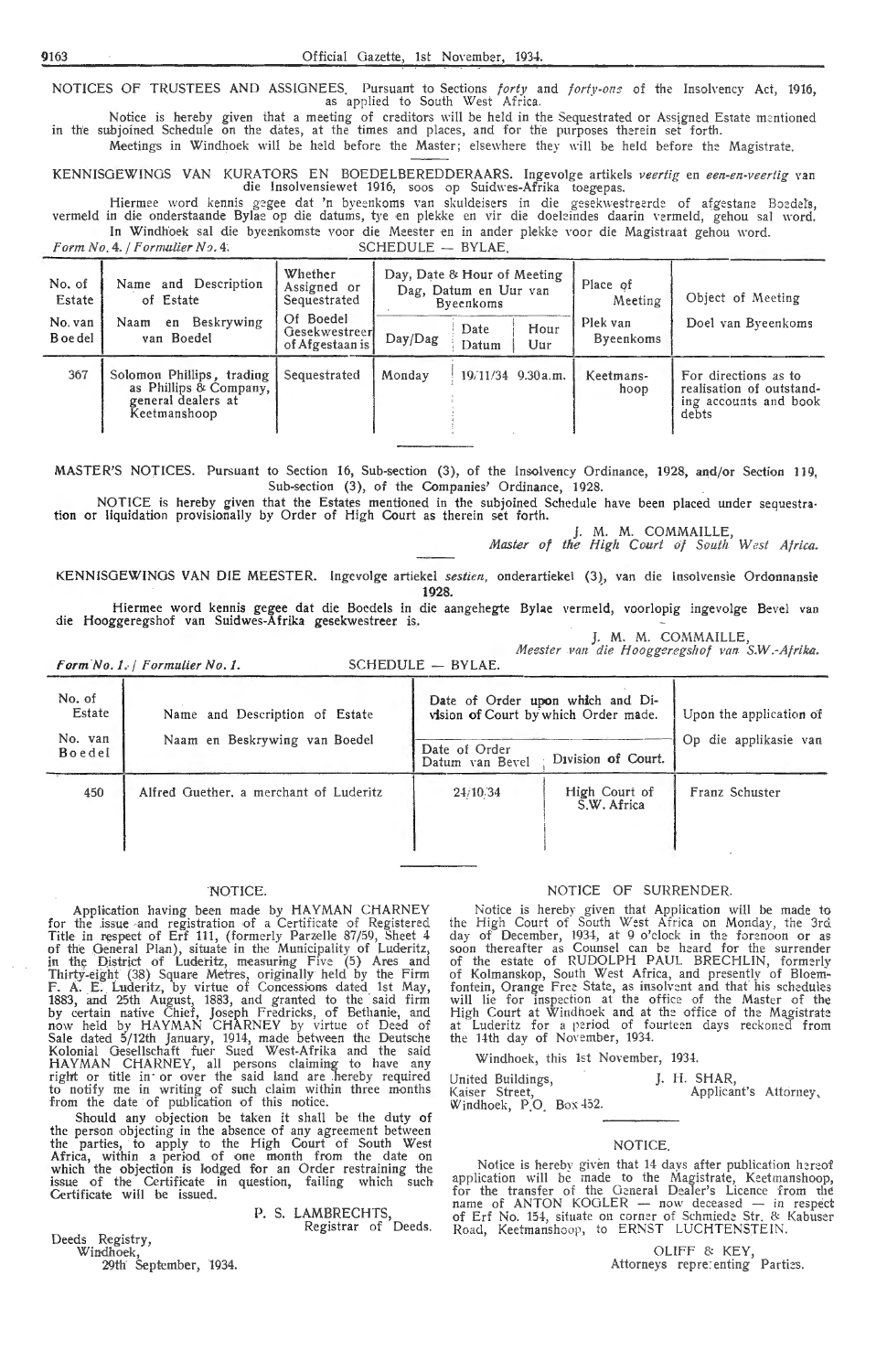NOTICE TO CREDITORS AND DEBTORS. ESTATES OF DECEASED PERSONS. Section 46, Act No. 24 of 1913, as applied to South West Africa.

Creditors and Debtors in the Estates specified in the annexed Schedule are called upon to lodge their claims with and pay their debts to the Executors concerned within the stated periods calculated from the date of publication hereof.

KENNISOEWINO AAN SKULDEISERS EN SKULDENAARS. BOEDELS VAN OORLEDE PERSONE. Artikel 46, Wet No. 24 van 1913, soos toegepas op Suidwes-Afrika.

Skuldeisers en skuldenaars in die Boedels wat vermeld is in bygaande Bylae word versoek om hul vorderings in te lewer en hul skulde te betaal by die kantore van die betrokke Eksekuteurs binne die gemelde tydperke, vanat die<br>datum van publikasie hiervan.

 $SCHEDULE - BYLAE$ 

| Estate No.<br>Boedel No. | ESTATE LATE<br>BOEDEL VAN WYLE                                                                    | Within a period of<br>Binne 'n tydperk van | Name and Address of Executor or<br>authorized Agent<br>Naam en Adres van Eksekuteur of<br>gemagtigde Agent    |
|--------------------------|---------------------------------------------------------------------------------------------------|--------------------------------------------|---------------------------------------------------------------------------------------------------------------|
| 1632                     | Friedrich Wilhelm Lorenz en nagelatene<br>eggenote Elisabeth Anna Henriette<br>Lorenz, born Maack | 21 days                                    | Elisabeth Lorenz (nee Maack)<br>Tsumeb                                                                        |
| 1651                     | Peter Gerhard Müller, also known as Peter<br>Müller and Peter Gerhard Ludwig Müller               | 30 days                                    | Karl Noechel, c/o Boysen, Wulff<br>& Co., Kaiser St., Windhoek,<br>and Heinz Schmidt,<br>Kaiser St., Windhoek |
| 1656                     | Margarethe Schurz, born Leicht                                                                    | 30 days                                    | Erich Worms,<br>Box 18, Windhoek                                                                              |
| 1657                     | Ernst August Waldheim                                                                             | 30 days                                    | A. Neuhaus, Agent for Executor<br>testamentary,<br>Box 156, Windhoek                                          |
|                          |                                                                                                   |                                            |                                                                                                               |

### NOTICE.

Whereas in terms of Sub-section (1) of Section 66 of the Mining Ordinance of 8th August, 1905, as amended by Proclamation No. 17 of 1934, a notice was published in Official Gazette No. 574 of 1st August, 1934, calling upon NAMAQUA DIAMONDS LTD., as the registered owner, to pay the outstanding Claim Tax in respect of the Precious Mineral<br>mining areas "Grillental 1, IV and V", situated in Diamond Area No. 1 in the Luderitz district within 2 months from<br>date of publication of the said notice and whereas the said outstandings have not been paid up to the present date, being a period of more than 2 months from the date of the said publication, now therefore in terms of the powers in me vested by Sub-section (2) of Section 66 of the said Ordinance amended as aforesaid I do hereby declare ALL RIGHTS TO THESE AREAS FORFEITED.

The consent of the Administrator having been obtained, the Municipality of Swakopmund will in terms of section *twenty-nine* of Proclamation No. 22 of 1920 submit the undermentioned properties for sale by public auction on Satur-

### W. P. DE KOCK,

Mining Authority.

### NOTICE.

Whereas in terms of Sub-section (2) of Section 74 of the Mining Ordinance of 8th August, 1905, as amended by Proclamation No. 17 of 1934, the registered bondholders were notified by registered letters dated 24th July, 1934, that the Liquidator of Namaqua Diamonds Ltd. (i. v. L.) has abandoned the Precious Mineral Mining Areas Glückauf and Zillertal<br>situated near Elizabethbucht in Diamond Area No. 1, district Luderitz, and whereas the registered bondholders have not lodged any application in terms of Sub-section (3) of Section 74 of the said Ordinance as amended up to the present date, being a period of more than 2 months from the date of the said registered letters, now therefore in terms of Subsection (3) of Section 74 of the said Ordinance amended as aforesaid, I do hereby notify the abandonment of these areas as from date hereof.

> W. P. DE KOCK, Mining Authority.

24th October, 1934

Windhoek,

### **NOTICE**

Windhoek,

24th October, 1934.

day the 23rd day of March, 1935, at 11 o'clock in the forenoon at the offices of the said Municipality in Swakopmund and subject to the hereinaftermentioned conditions:

| No. | NAME OF<br>OWNER.                            | Description of Property<br>Erf. No.   Parzelle : Sheet |       |    | Area<br>sq.m. | Situation of<br>Erf                | Grundbuch - Folio.                               |  |
|-----|----------------------------------------------|--------------------------------------------------------|-------|----|---------------|------------------------------------|--------------------------------------------------|--|
|     | Majofis, Israel                              | 355                                                    | 58/29 |    | 1250          | Corner of Strand<br>Bridge Streets | and $Vol. 2$ .<br>Folio 46.<br>Swakopmund Stadt. |  |
|     | Outjoer Schlachterei-<br>Gesellschaft m.b.H. | Portion<br>104                                         | 16/1  | 10 | 1348          | Berg Street                        | lVoI. 1<br> Folio 8.<br>Swakopmund Umgebung.     |  |
| .3  | Hoeft, Friedrich                             | 353                                                    | 74/29 |    | 1500          | Strand Street                      | Vol. 4.<br>lFolio 97.<br>Swakopmund Stadt.       |  |

### . CONDIT1ONS.

(1) That the upset price in each case shall be the amount due to the Swakopmund Municipality in respect of arrear rates and taxes.

(2) That all Government groundtaxes be paid by the purchaser

(3) That the purchaser pays all costs of transfer, including transfer duty, stamp duty, registration fees, auctioneer's com<br>mission of 2<sup>1</sup> <sup>2</sup>° *2*° *x* etc., and costs of advertising.

Town Clerk's Office,

SWAKOPMUND

1st August, 1934.

M. CORDES Town Clerk. MUNICIPALITY OF SWAKOPMUND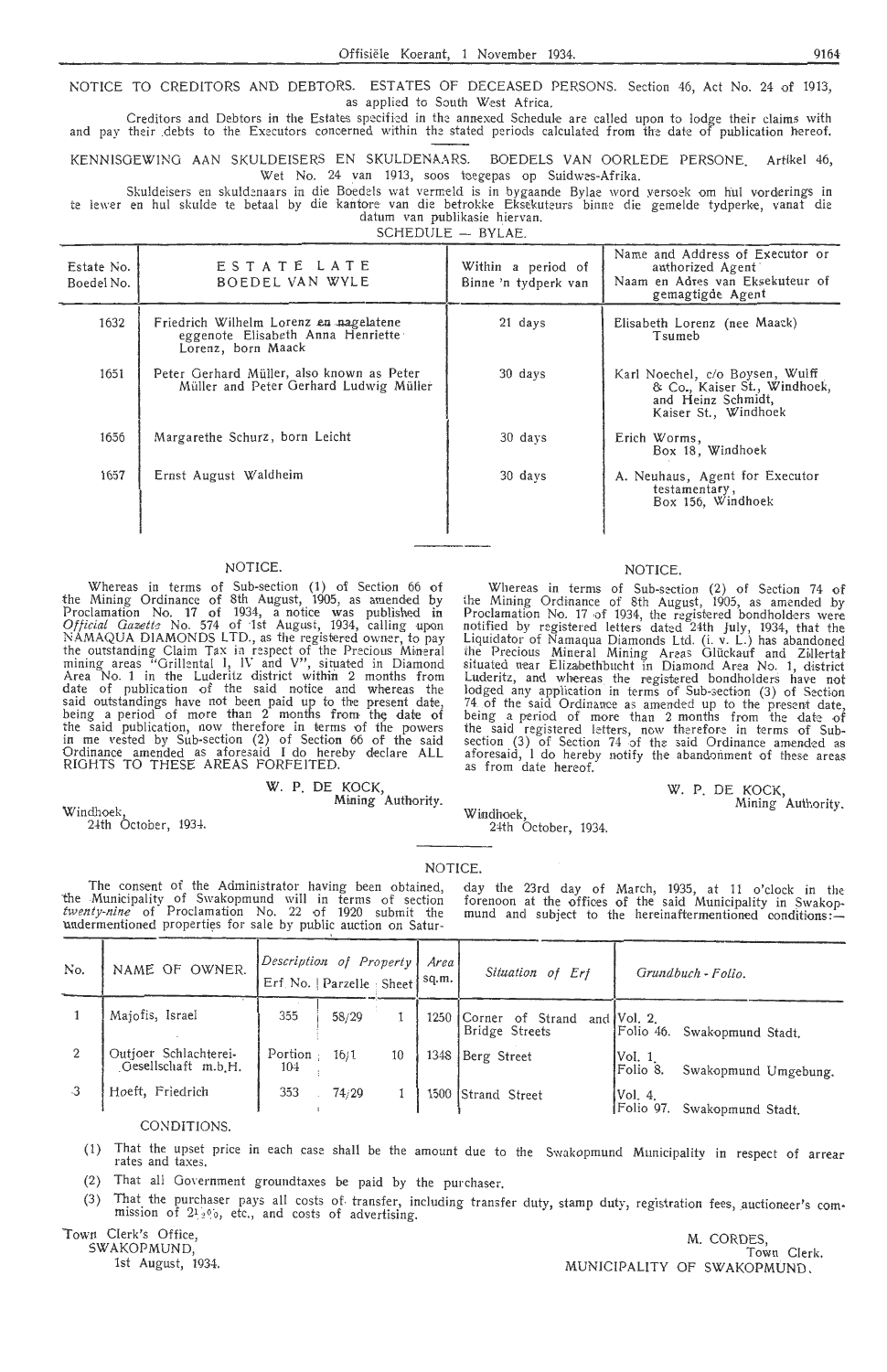### MOTOR CARRIER TRANSPORTATION. MOTOR MOTORTRANSPORT.

The undermentioned applications for motor carrier certificates are published in terms of sub-section 1 of section 13 of the Motor Carrier Transportation Act, and sub-section (2) of regulation 2.

Die onderstaande aansoeke om motortransportsertifikate• word 'kragtens sub-artikel 1 van artikel 13 van die Motor~ transportwet, en sub-artikel 2 Yan regulasie 2 gepubliseer.

LOCAL ROAD TRANSPORTATION BOARD, WINDHOEK. -- PLAASLIKE PADVERVOERRAAD, WINDHOEK.

| No. of<br>application.<br>No. van<br>aansoek. | Name of applicant.<br>Naam van applikant. | Nature of transportation<br>Aard van motortransport | Proposed Route.<br>Voorgestelde roete.                                                                                               |
|-----------------------------------------------|-------------------------------------------|-----------------------------------------------------|--------------------------------------------------------------------------------------------------------------------------------------|
| A. $34/62$                                    | I. Braude                                 | Passengers and goods.<br>Passasiers en goedere.     | $(1)$ Gobabis, 385, 422, 419, 414, 423, 390,<br>401. Gobabis.<br>(2) Gobabis, 408, 448, 394, 390, 382, Avondster, 383, 384, Gobabis. |
| A. 34/88                                      | J. J. Engelbrecht                         | Goods<br>Goedere                                    | Gobabis, Makam, 369, 371, Uithou, Valerie<br>Poortjie, Grunwald, Gobabis.                                                            |

### NOTICE BY EXECUTORS CONCERNING LIQUIDATION ACCOUNTS LYING FOR INSPECTION: Section 68, Act No. 24 of 1913, as applied to South West Africa.

Notice is hereby given that copies of the Administration and Distribution Accounts in the Estates specified in the attached Schedule will be open for the inspection of all persons interested therein for a period of 21 days (or longer if specially stated) from the dates specified, or from the date of publication hereof, whichever may be later, and at the Offices of the Master and Magistrate as stated. Should no objection thereto be lodged with the Master during the<br>period of inspection the Executors concerned will proceed to make payments in accordance therewith.

KENNISGEWING DEUR EKSEKUTEURS BETREFFENDE LIKWIDASIE-REKENINGS TER INSAGE. Artikel 68, Wet No. 24 van 1913, soos toegepas op Suidwes-Afrika.

Kennisgewing geskied hiermee dat duplikate van die Administrasie- en Distribusierekenings in die boedels vermeld in die navolgende Bylae, ter insage van al die persone, wat daarin belang het, op die kantore van die Meester<br>en die Magistraat, soos vermeld, gedurende 'n tydperk van drie weke (of langer indien spesiaal vermeld) vanaf ve uitbetaling ooreenkomstig vermelde rekenings. SCHEDULE - BYLAE.

| <b>ESTATE LATE</b><br>Estate No.<br>BOEDEL VAN WYLE<br>Boedel No. |                                                             | Description of<br>Account<br>Beskrywing van<br>Rekening | Date<br>Period<br>Datum<br>Tydperk | Office of the<br>Kantoor van die<br>Magistrate<br>Master<br>Magistraat<br>Meester |       | Name and Address of<br>Executor or authoriz. Agent<br>Naam en adres v. eksekuteur<br>of gemagtigde Agent |  |
|-------------------------------------------------------------------|-------------------------------------------------------------|---------------------------------------------------------|------------------------------------|-----------------------------------------------------------------------------------|-------|----------------------------------------------------------------------------------------------------------|--|
| 1634                                                              | Lucas Andrias Cornelius<br>van Niekerk                      | First and Final<br>Liquidation                          | 1/11/34                            | Windhoek                                                                          |       | Hendrika Susanna<br>van Niekerk,<br>Box 504, Windhoek                                                    |  |
| 1402                                                              | Percy Allport                                               | First and Final<br>Liquidation and<br>Distribution      | 2/11/34                            | Windhoek                                                                          | Outio | H. Borchers,<br>Box 497. Windhoek                                                                        |  |
| 1513                                                              | Else-Agnes Friederieke<br>Auguste Weimann,<br>horn Podemils | First and Final<br>Liquidation and<br>Distribution Acc. | 1/11/34                            | Windhoek                                                                          | Outio | H. A. Hesse, Executor<br>Dative, c/o Ecker &<br>du Plessis, Box 11,<br>Otiiwarongo                       |  |

### NOTICE.

Notice is hereby given that the Stock-in-trade, book-debts, goodwill, fixtures and fittings (excluding buildings) of the Hotel and Store business hitherto carried on by JACOBUS ADRIAAN EKSTEEN on Erf No. 53 in the Warmbad Township, S.W.A., under the style or firm of the COMMERCIAL' HOTEL & STORE has been sold to ANDRIES JOHANNES JACOBUS BAARD, who will as from the 15th day of No-<br>vember, 1934, continue the aforesaid business at Warmbad for his own account under the style or firm of the COM-MERCIAL HOTEL AND STORE:

The said ANDRIES JOHANNES JACOBUS BAARD will also take over and discharge the liabilities of the said JA-COBUS ADRIAAN EKSTEEN in and to the said business.

> Buyer: A. J. J. BAARD Seller: J. A. EKSTEEN

24th November, 1934.

ROBBENFANO- UNO FISCHEREI-AKTIENOESELLSCHAFT in Liquidation.

Notice is hereby given that the First Liquidation and; Distribution Account was duly confirmed on the 22nd October, 1934, and that a dividend is being paid.

### E. WORMS,

Liquidator.

Address:-

The Trust & Estate Co. (Pty,) Ltd., P.O. Box 18, Windhoek.